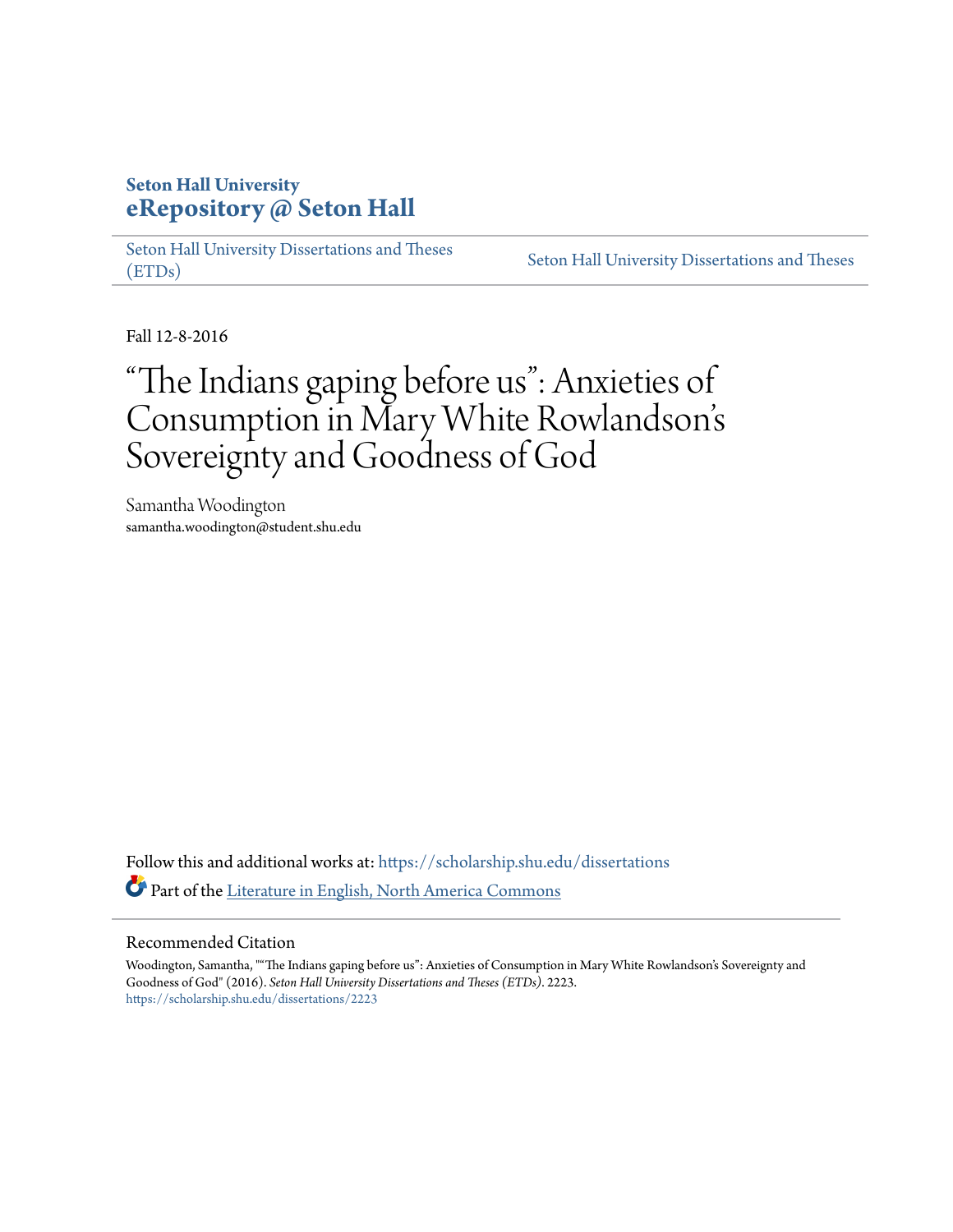"The *Indians* gaping before us": Anxieties of Consumption in Mary White Rowlandson's *Sovereignty and Goodness of God*

Samantha Woodington

Submitted in partial fulfillment of the requirements for the Master of Arts Department of English, Seton Hall University

December 2016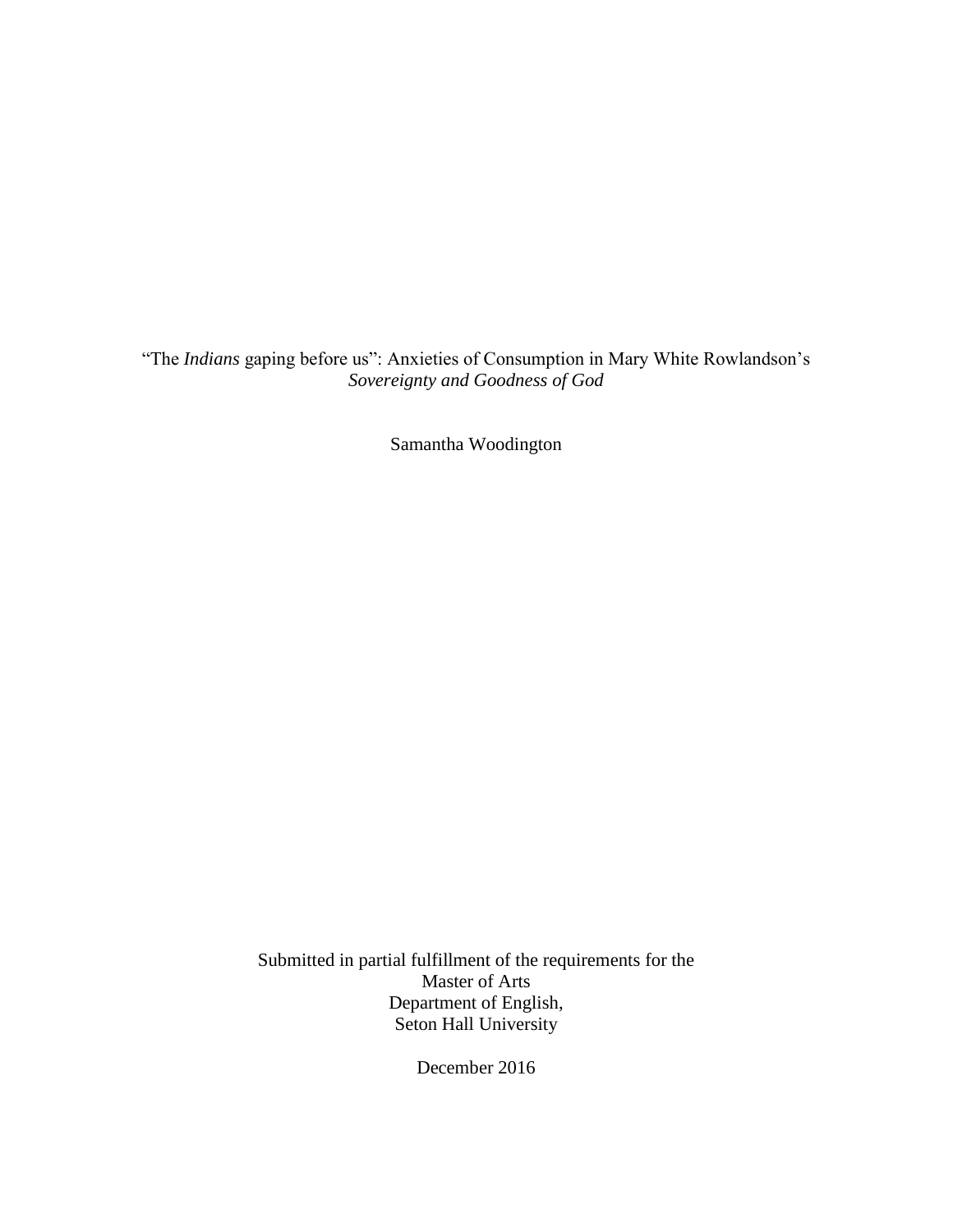© Samantha Woodington 2016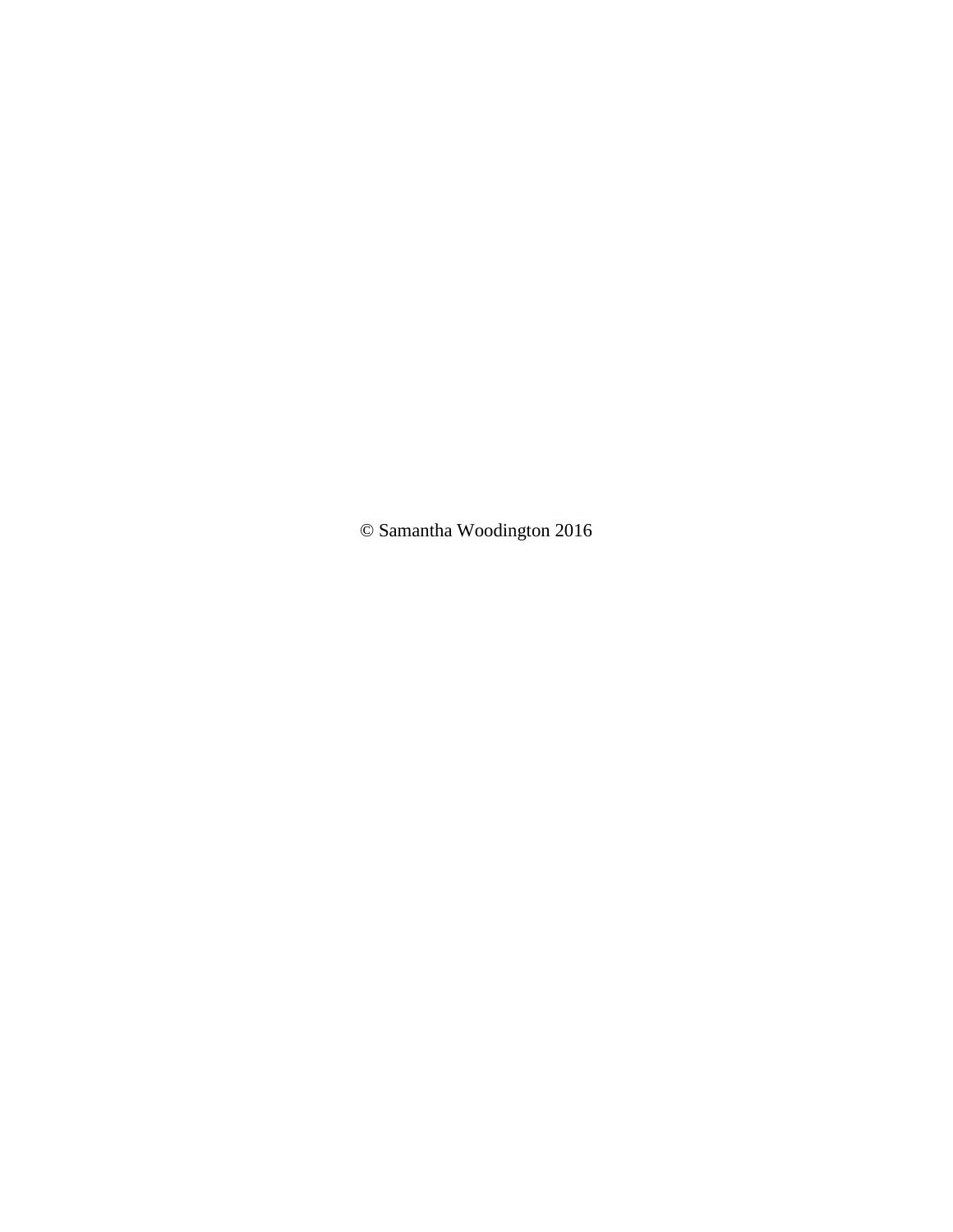mmor  $\mathbb{R}^2$ 

Thesis Mentor

 $\hat{\mathbf{v}}$ 

Julu 8 W. G.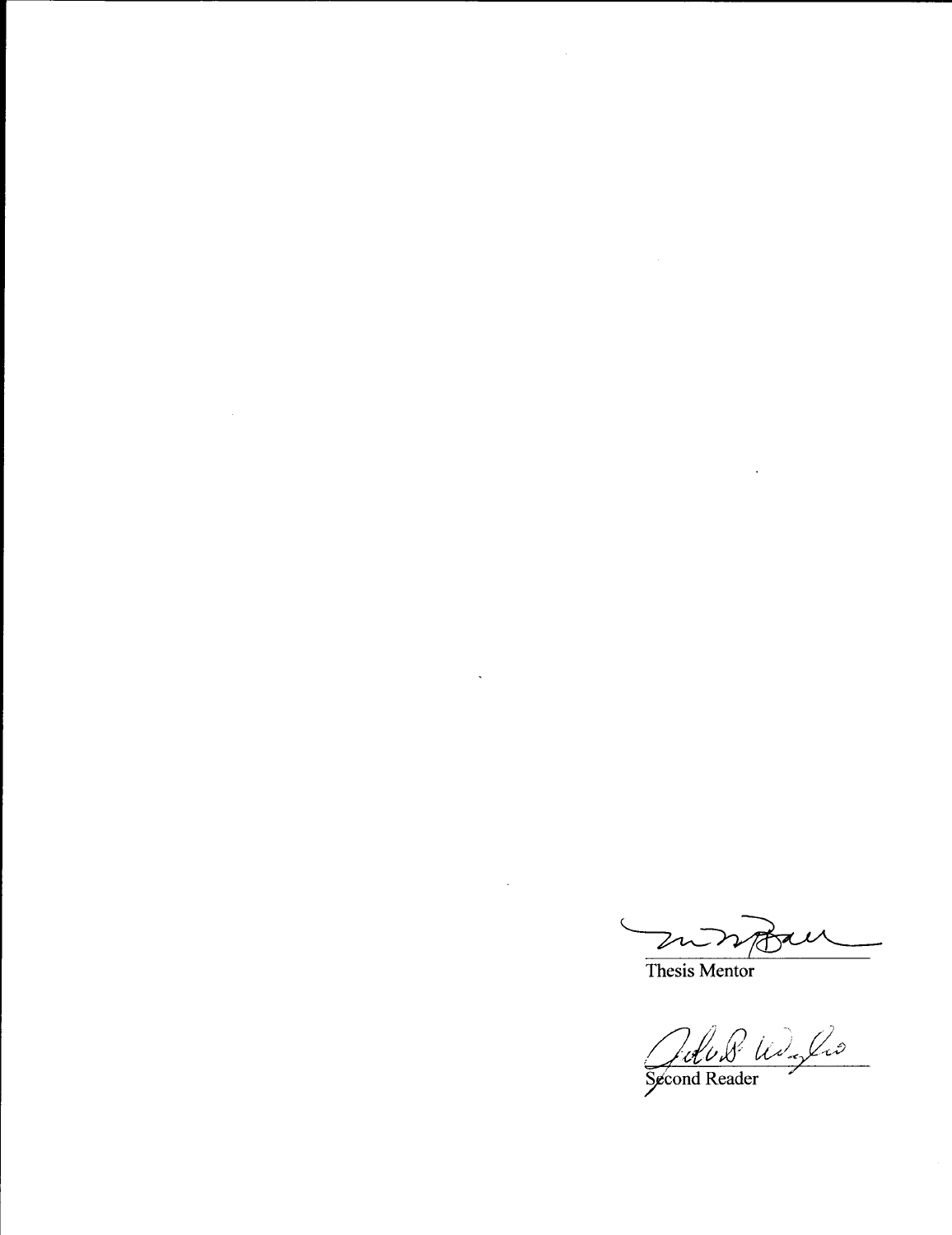# Abstract

This paper traces the theme of consumption throughout Mary White Rowlandson's captivity narrative *The Sovereignty and Goodness of God.* From Rowlandson's fear of actual cannibalism at the outset of the work, her obsession with recording the strange foods she consumes, her status as a consumer of Algonquin culture, and lastly, the consumption of the novel by both contemporary and modern readers alike, consumption becomes the leitmotif of the text. A closer analysis elucidates that the fear of consumption truly belies a fear of colonialism and the cultural exchanges taking place at the frontier.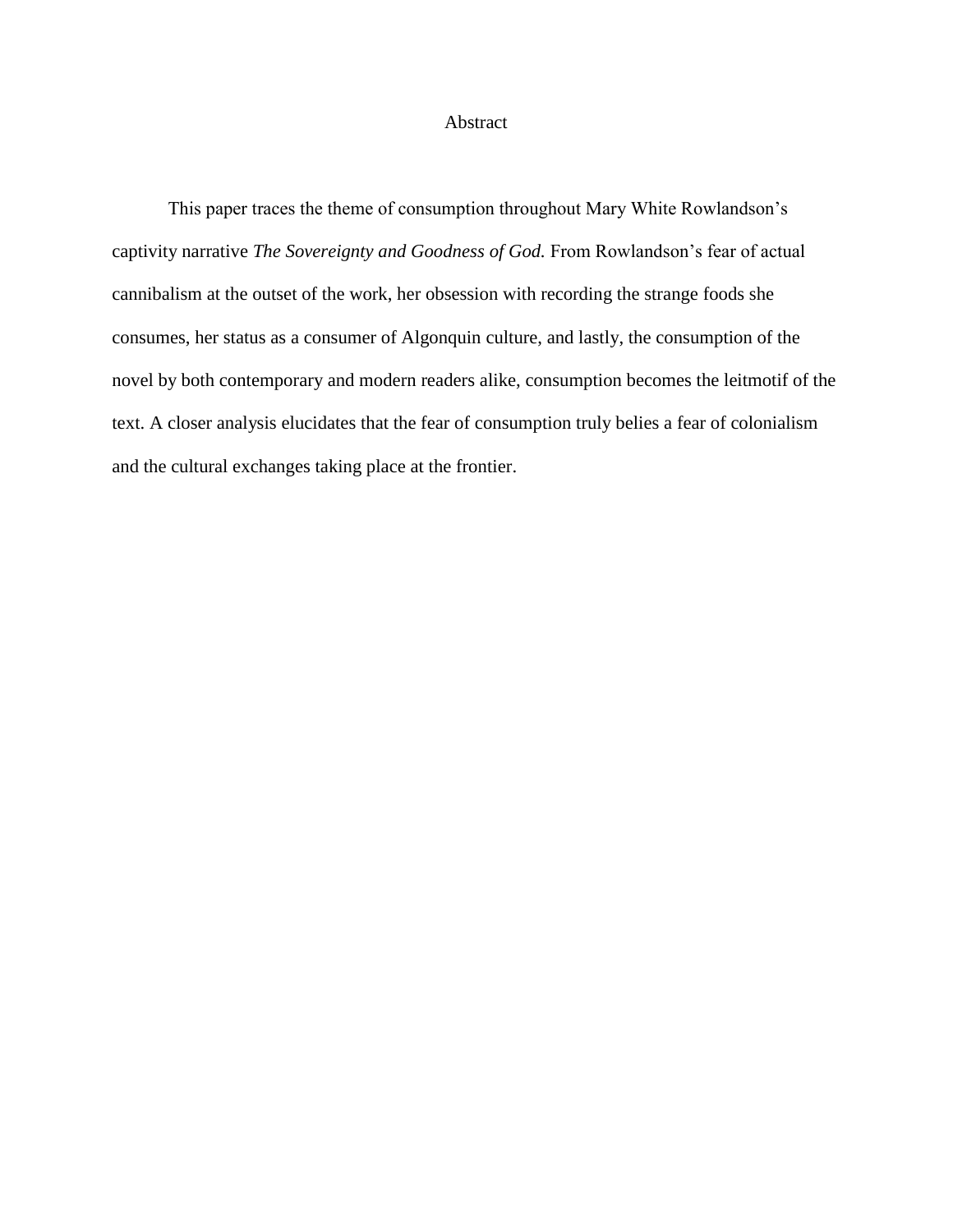#### I. Introduction

On a cold February morning, the English colonists in the frontier town of Lancaster, Massachusetts awoke to the sound of gunshots. Upon looking out their windows, they saw some houses within their settlement already ablaze. They witnessed a man gunned down, and as he fell wounded, he was "knock'd" on the head, stripped, and had his bowels split open (12). Some of the attacking Indians then climbed the roof of a barn, whereby they "had the advantage to shoot down" at the colonists fleeing their burning homes (12).

Mary White Rowlandson was garrisoned with some members of her family in a fortified house, set back on a hill. She describes the Tenth of February, 1675 as "the dolefullest day that mine eyes ever saw" (12). The Indians surrounded the hill and began shooting "so that the Bullets seemed to fly like Hail" (12). Next, they lit the house on fire with hemp from the barn. Rowlandson recounts, "Some in our House were fighting for their Lives, others wallowing in their Blood; the House on fire over our Heads, and the bloody Heathen ready to knock us on the Head if we stirred out" (13). Trapped in her burning home, Rowlandson puts her trust in God and acknowledges the direness of her situation: "But out we must go, the Fire increasing, and coming along behind us roaring, and the *Indians* gaping before us with their Guns, Spears, and Hatchets, to *devour* us" (13; italics mine).

With no choice, Rowlandson leaves the burning house with her children in tow. Outside, she stands stunned as her brother-in-law takes a bullet to the throat. She watches as a bullet "went thorow the Bowels and Hand of [her] dear child in [her] arms" (13). Her nephew William is then "knock'd on the head" and her crying sister is also shot dead (13). In all, Rowlandson reports, "There were twelve killed, some shot, some stabb'd with their Spears, some knock'd down with their Hatchets" (14). She describes the "dreadful Sights" of seeing her "dear Friends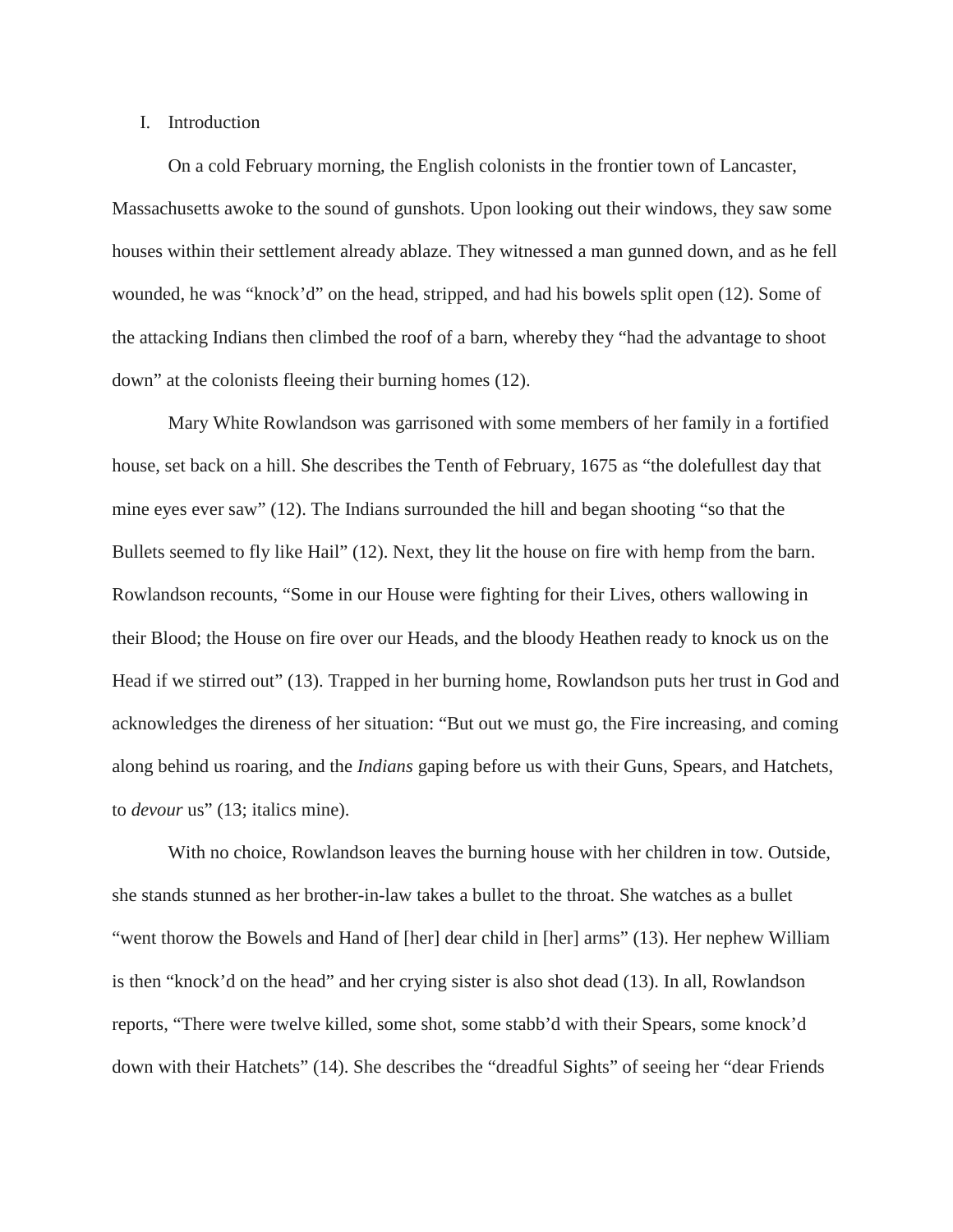and Relations bleeding out their Heart-blood upon the Ground" (14). Upon leaving her home, the Indians grabbed Rowlandson and her remaining children. She recounts the promise the Indians made, that if she was willing to go with them, "*they would not hurt me*" (14). While Rowlandson mentions that she always said she "should chuse rather to be killed by them, than taken alive," she notes, "but when it came to my trial my mind changed: their glittering Weapons so daunted my Spirit, that I chose rather to go along with those (as they may say) ravenous Bears, than that moment to end my daies" (14).

The image Rowlandson presents of the "gaping" Indians ready to "devour" her links the danger posed by the Indians to their presumed cannibalism. The underlying threat of cannibalism is sustained throughout the narrative's opening as the Indians are described as "murtherous wretches [who] went on, burning and destroying before them"; they are likened to "a company of hell-hounds, roaring, singing, ranting and insulting, as if they would have torn our very hearts out"; and their blood thirst is equated with that of "ravenous Bears" (12; 14). Cannibalism is tacitly implied in Rowlandson's comparison of the dead bodies that litter the ground around her, as she relates the bodies were, "lying in their blood, like a company of Sheep torn by Wolves" (14). She depicts the violence her town sustained in terms of a slaughter: "Thus were we *butchered* by those merciless Heathen, standing amazed, with the Blood running down to our Heels" (13; italics mine). Hence, the fear of cannibalism, or consumption by the "Savage" Indians, sets the dire tone for the narrative's opening.

The word "consume" has multiple meanings attributed to it. In the *Oxford English Dictionary* consume means both "to burn with fire; be reduced to ashes" and "to swallow up in destruction" as well as "to eat or drink; to ingest" ("consume"). The word can also mean "to purchase or use; to be a consumer of" ("consume"). The theme of consumption is paramount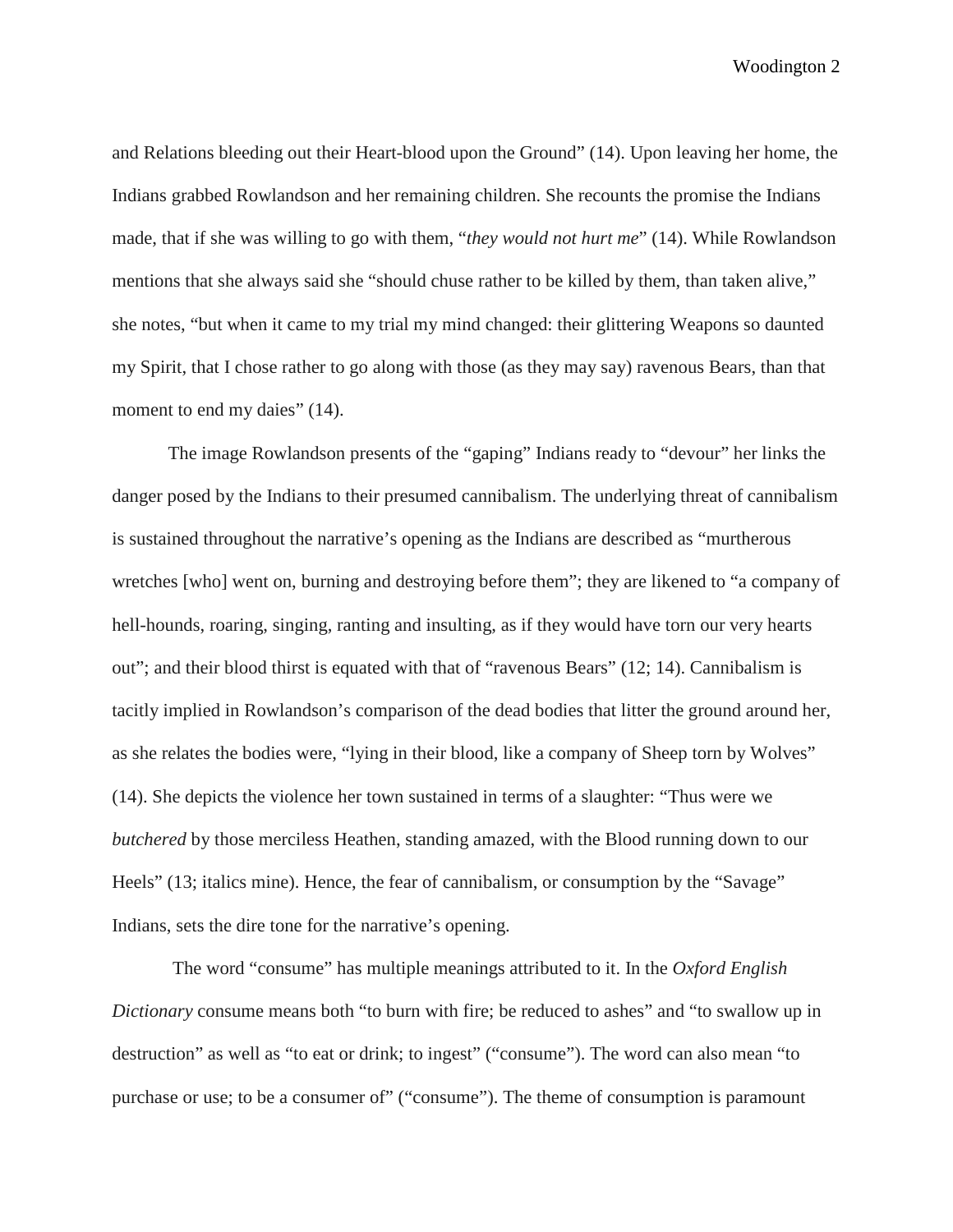within Rowlandson's narrative and it is interesting to note all the work "consume"—with all its various definitions—performs. At the opening, Rowlandson fears literal consumption – being "devoured" by the Indians (13). She spends much of her time in captivity anxious as to where her next meal will come from and which sorts of "mean" foods she will be forced to consume in the Indian wilderness to survive (33). Alternatively, living eleven weeks and five days among the Indians, Rowlandson becomes a consumer of their culture – albeit unwillingly – and as an active participant within their economy she trades her sewing and knitting for food stuffs and Indian goods. Lastly, Rowlandson's narrative was consumed at an alarming rate by readers on both sides of the Atlantic, becoming the first best-seller of the colonies (Armstrong and Tennenhouse 392). Bookended with a "Preface" by Increase Mather, and a sermon written by her husband, the Reverend John Rowlandson, her narrative was distributed among the clergy of Puritan New England. Rowlandson's tale was consumed as both a didactic tale of moral instruction and as a sign of further proof of God's Providence. Now, her text is consumed by modern readers as an explication of the tensions existent within early Puritan New England. Consumption becomes the leitmotif of Rowlandson's text. A further analysis of the work consumption performs will shed light on the anxieties concerning a developing English-American identity emerging in the colonies of New England.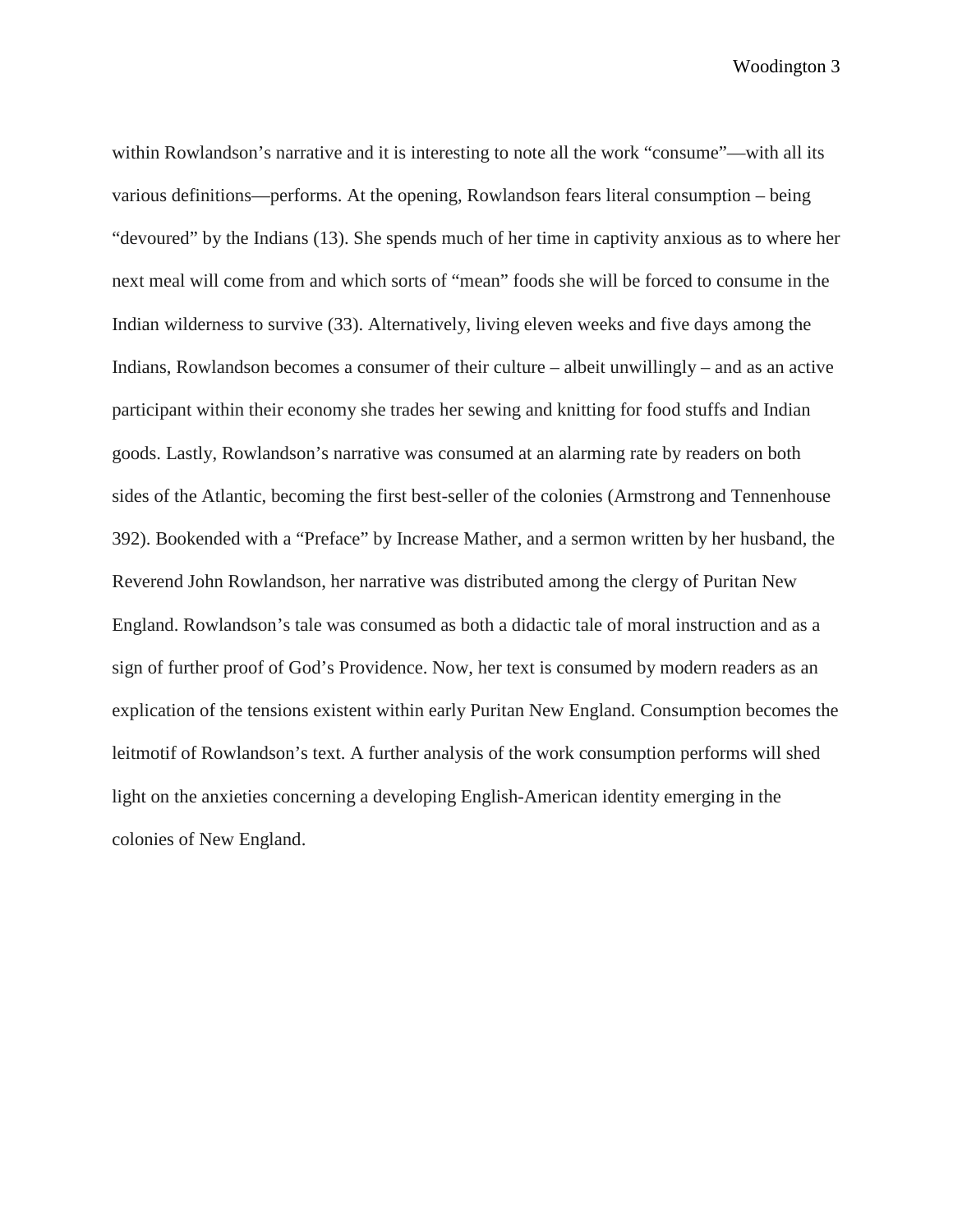#### II. The Fear of Cannibalism in the New World

References to cannibalism are a mainstay in early American travelogues. At its very core, this fear can be analyzed as a fear of the "Other" or the unknown, posed by the changing landscape and the unfamiliar native people. Most often, the threat of cannibalism in early travelogues and the texts of early America expose a growing fear of losing one's European identity in the presumed chaos of the New World.

Maggie Kilgour's foundational study, *From Communion to Cannibalism: An Anatomy of Metaphors of Incorporation,* takes a psychoanalytic approach to exploring the binaries of outside/inside and self/other. Kilgour focuses on the theme of incorporation and communion: "The root of the word *incorporation* is in the body; it is a process concerned with embodiment and the bringing of bodies together" (5-6). The cultural significance of food is foremost in Kilgore's understanding: "The need for food exposes the vulnerability of individual identity, enacted at a wider social level in the need for exchanges, communion, and commerce with others, through which the individual is absorbed into a larger corporate body" (6). Or, more simply put, "As 'you are what you eat,' eating is a means of asserting and controlling individual and also cultural identity" (6). If what we eat becomes a signifier of cultural identity, the construction of the word cannibal becomes an antithesis: "the division between the desired norm and feared deviant was formulated in terms of how and what the different groups ate" (148). Thus, Kilgour extrapolates the function of the cannibal in literature is to create an "Other" that signifies difference: "The cannibal is an individual's 'alien,' against which he constructs his identity, and whose threat to that identity is represented as literal consumption" (147).

Mario Klarer's "Cannibalism and Carnivalesque: Incorporation as Utopia in the Early Image of America" builds on the themes of community and incorporation outlined earlier in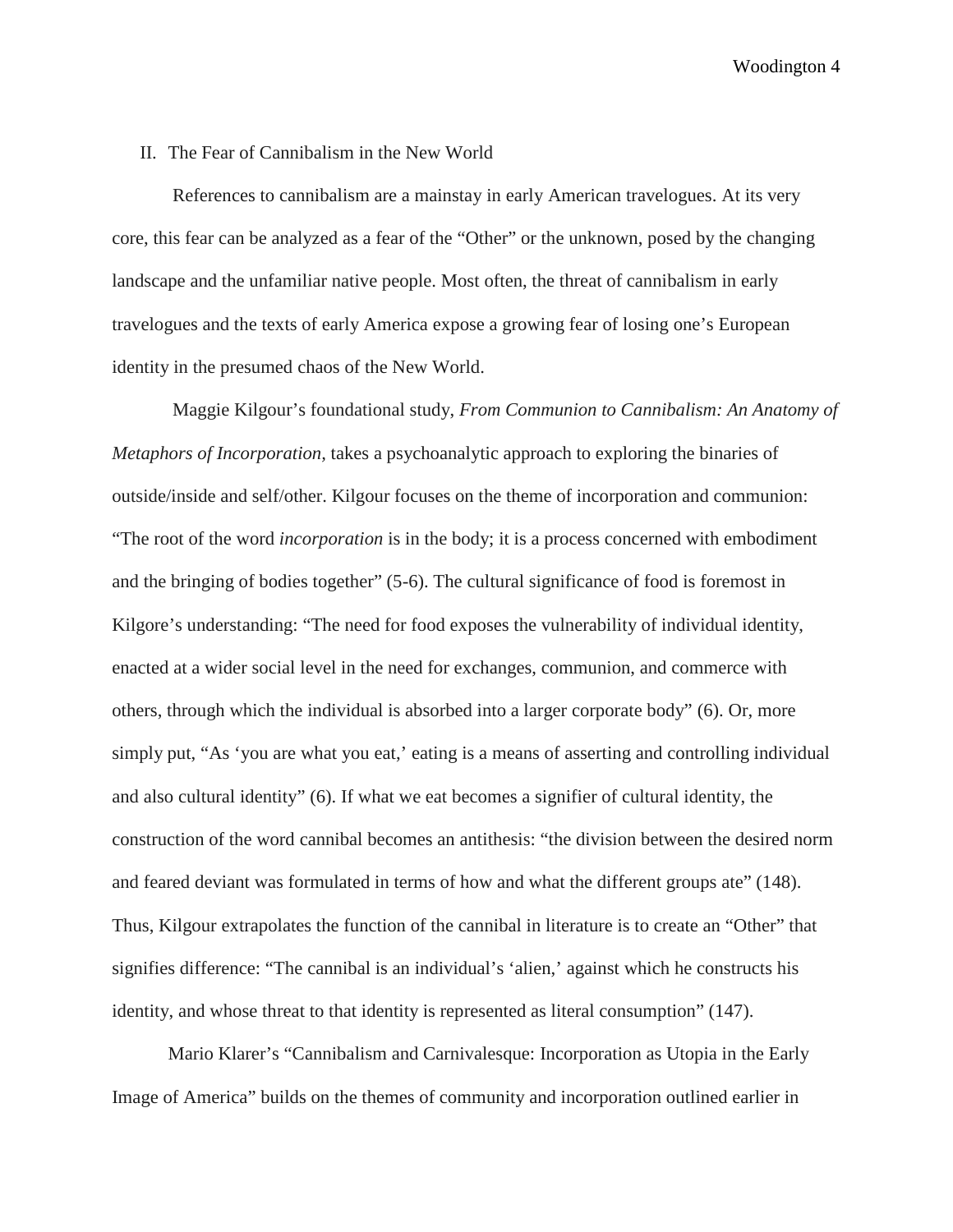Kilgour's book. Klarer traces the fascination with cannibals in travelogues and captivity narratives of the New World back to their roots in the classical texts of Plato's Atlantis myth and Homer's episode with the man-eating Cyclops. Focusing on the texts of Columbus and Vespucci, Klarer posits that "The majority of early modern accounts of discovery and travel narratives about America reflect a peculiar fusion of a utopian and paradise-like idyll of the new continent with cruel cannibalistic practices of the native" (389). The image of America portrayed in these early travelogues is highly paradoxical. He explicates a passage from Vespucci's second voyage where a young sailor is lured by a band of native women. The women surround to admire the sailor, and when he is unsuspecting, one clubs him on the head. His body is then dismembered, roasted, and fed upon. Klarer notes that this anecdote is typical of descriptions of the early Americas portrayed in travel narratives that were sent home to Europe: "A benevolent, feminine setting as familiar from the alma mater tradition suddenly turns into a cannibalistic monster" (392). The reliance on descriptions of cannibalism is a result of classical knowledge, as the "concept of pre-agrarian, precivilization cannibalism is intricately interwoven with ancient theories of cultural evolution" (393).

Most useful within the article, Klarer provides the etymology of the word cannibal. He attributes the word to a "semantic shortcoming" of Columbus' translation: "Christopher Columbus, who interpreted the name of the tribe of the 'Canibe'—due to the first syllable 'can'—as subjects of the Great Khan or man-eaters with dog-like snouts (from the Latin canis dog), provided the basis for subsequent treatments of these 'cannibals' in the texts of the sixteenth century" (391). Because of the bastardization of Caribe into Canibe, the earliest depictions of natives center on descriptions and embellishments of bestial qualities, marking them as uncivilized. As Klarer relates, "Columbus and his successors project a number of ancient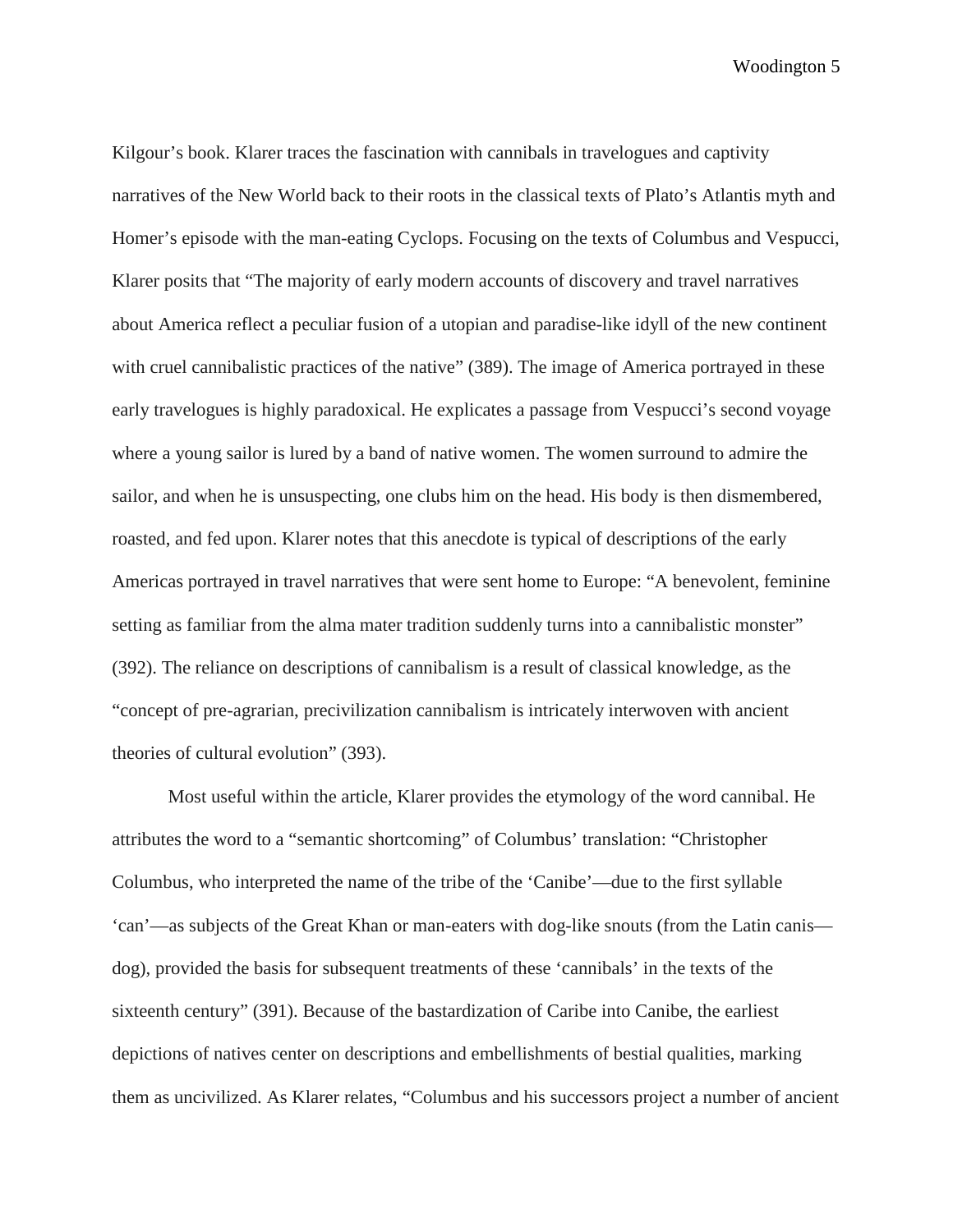and medieval topoi of anthropophagy onto the newly-discovered continent" and the exotic theme of man-eaters became a common trope of travelogues (393). Hence, "As early as the sixteenth century, the term 'cannibal' replaced the older 'androphage' or 'anthropophage'" to describe the act of consuming human flesh (393). From this legacy, the development of the new word cannibal became synonymous with savagery and barbarity.

In *Insatiable Appetites: Imperial Encounters with Cannibals in the North Atlantic World*  Kelly Watson takes a historiographical approach in order to look at the way imperialist discourses shaped notions of savagery and cannibalism. Watson argues that the Europeans accused the Native Americans of cannibalism as an attempt to solidify their own superiority and to legitimize their roles as conquerors and colonizers in the New World (2-3). Watson explains that "[t]he body itself was a fundamental site on which imperial power was negotiated and enforced" and "the functions of the body had to be controlled and regulated in order for civilization to prosper" (7). Hence, cannibalism signified bodies outside the control of Western Christianity, and the fear of cannibalism was ultimately "a fear of alternative notions of embodiment" (7). Mentions of cannibalism in English captivity narratives demonstrate developing ideas concerning the emerging English-American identity. Moreover, painting the natives as cannibals solidified English superiority: "The ability to endure the threat of cannibalism and other trials at the hands of the Indians allowed the English to justify their presence in the Americas and assert their power over the lands and its people" (22). The fear of cannibalism, then, served as a "key metaphor for the threat of incorporation into savagery" (170).

The legacy of cannibalism in early travelogues and captivity narratives aids in the understanding of identity politics within the English colonies. It delineates the "Other" versus "Self" dichotomy and allows the colonizer to assume a place of cultural superiority. The threat or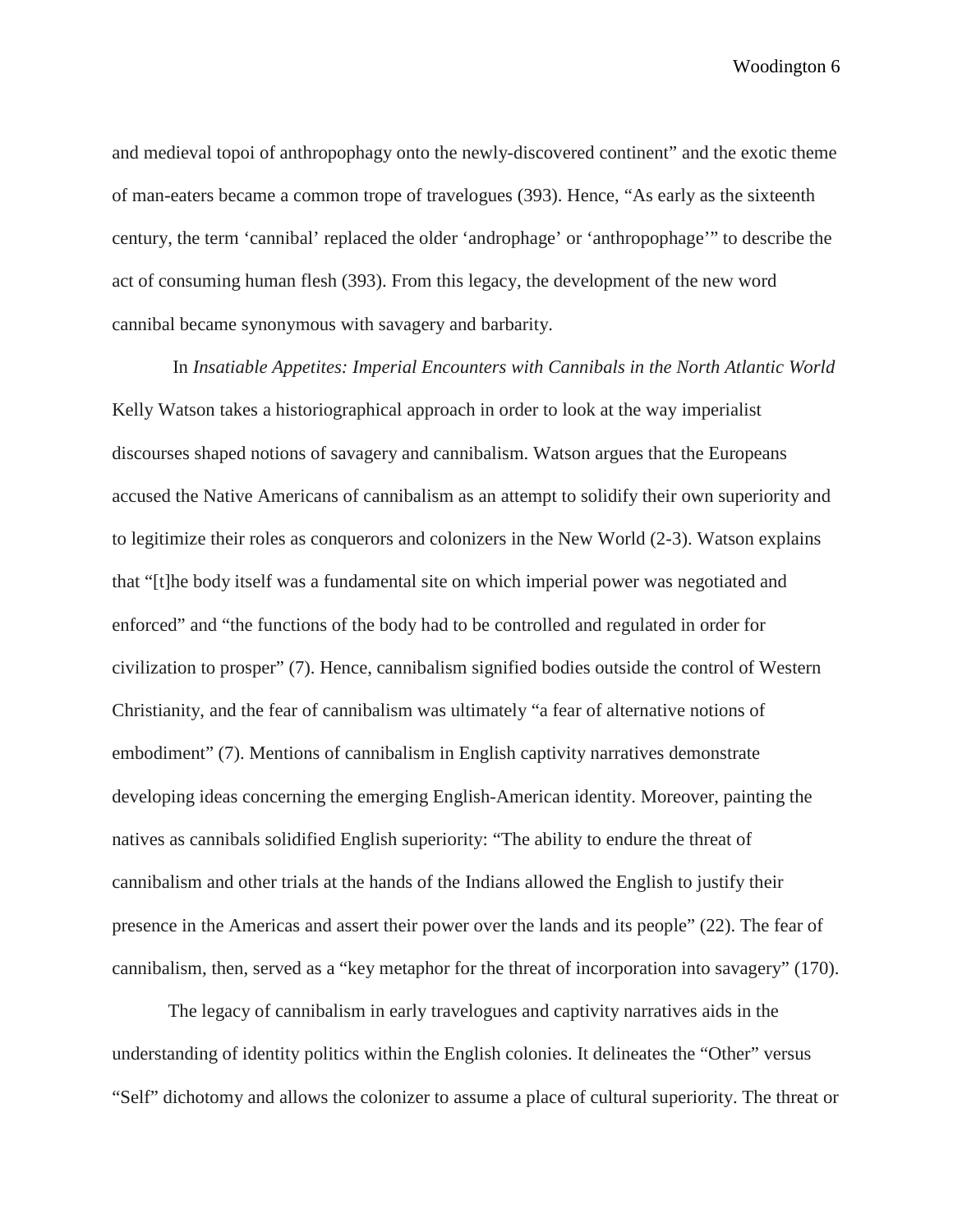fear of cannibalism, thus, is really a placeholder for the fear of losing one's own identity. This line of thinking can be traced throughout *A True History of the Captivity and Restoration of Mrs. Mary Rowlandson.* Exploring the theme of consumption within the narrative can shed new understanding on Rowlandson's evolving identity.

# III. Food, Consumption, and Cannibalism: Hybridity

The fear of the Indian's cannibalism – their savagery – is sustained within the first removes Rowlandson suffers through. She recounts that she must "go with those Barbarous Creatures," though her and the other captives' bodies are "wounded and bleeding" (14). Her first night with them is described as "the dolefullest night that ever [her] eyes saw" (14). She recalls the "roaring, and singing, and dancing, and yelling of those black creatures in the night, which made the place a lively resemblance of hell" (14). Invoking the Indians' "savageness and brutishness," her last entry of the first remove is a memory of seven Puritans killed the previous summer that "were slain and mangled in a barbarous manner" (15). Rowlandson, thus, maintains that the Indians were both "inhuman creatures" and "the wild Beasts of the Forest" (15; 20).

Rowlandson's anxiety of incorporation through cannibalism, her fear that the Indians are ready to "devour" her, truly signifies her dread of losing both her English identity and culture at the hands of the Indians (13). Ultimately, cannibalism becomes the vehicle that expresses her anxiety of communion, or community, with the Indians. Jeff Burglund points out the irony inherent in this line of thought, for, on the one hand "[d]efining the Other as a barbaric cannibal, one who may extinguish your life, clearly distinguishes the boundary between good and evil, between you and me"; and, on the other hand, "[c]onsumption by another collapses identity boundaries…It erases the *difference* through the collapse of boundaries" (8-9). Berglund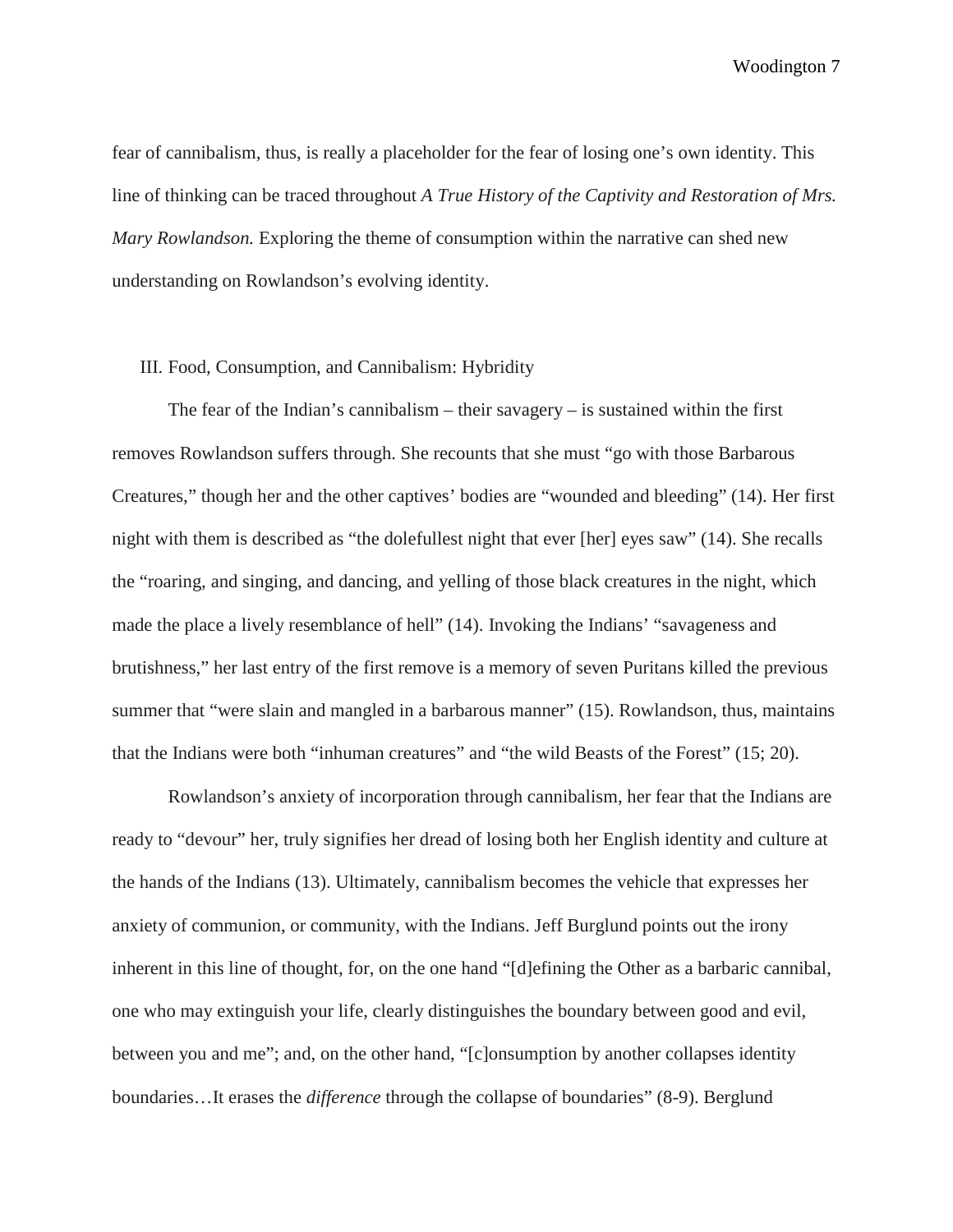correctly underscores that "This fear of losing one's self to another alien culture is also the force responsible for projecting cannibalistic behavior onto others"; he refers to this process as "Othering" (9). Thus, Rowlandson's concerns regarding cannibalism, in fact, reveal a deepseeded fear of losing her own Englishness.

While the threat of cannibalism is foremost in Rowlandson's opening, this threat will later become transposed as the narrative devolves into a depiction of her growing consumption of native foods. Rowlandson details the gradual transformation of her tastes:

> The first week of my being among them, I hardly ate any thing; the second week I found my stomach grow very faint for want of something; and yet 'twas very hard to get down their filthy trash: but the third week (though I could think how formerly my stomach would turn against this or that, and I could starve and die before I could eat such things, yet) they were pleasant and savoury to my taste. (21-22)

Moved from starving as a means to avoid eating what she considers "their filthy trash," by her third week in captivity, Rowlandson becomes forced to eat the Indians' food as a means of survival. As Kilgour explains, "Eating is the most basic of all needs…and in most cultures it is regulated by strict social practices that determine what can and cannot be eaten"; Rowlandson's need for food, then, truly belies the "vulnerability of individual identity" as she must rely on the Indians for sustenance (6). The transformation of her tastes from considering their Indian food "filthy trash" to finding it both "pleasant and savoury" highlights the social and cultural exchange Rowlandson takes part in. Thus, in beginning to blur the distinctions between what the Indians and the English ate by incorporating Indian foods into her diet, Rowlandson's identity begins to shift. Her changing tastes signify a turning point in the narrative where she begins to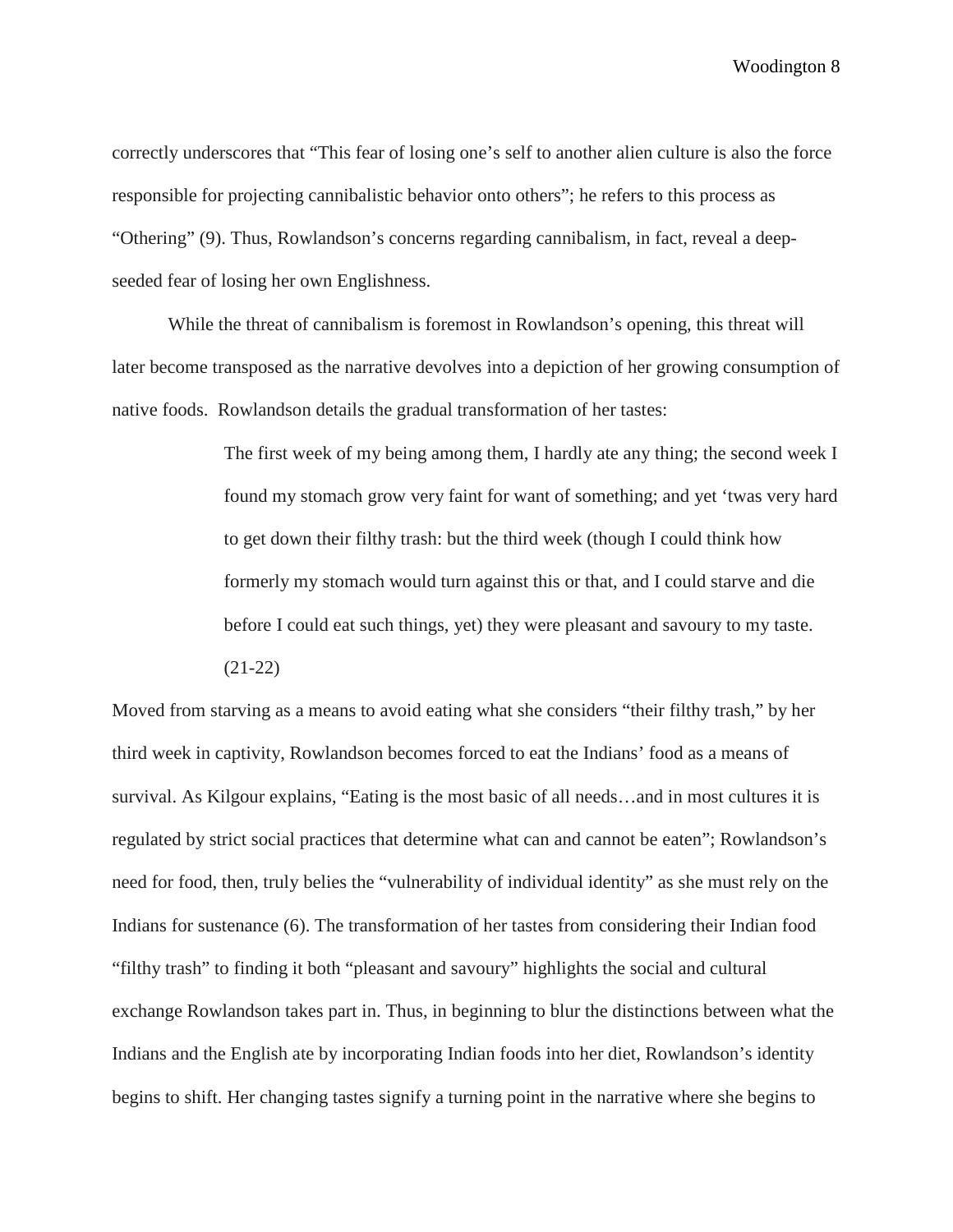acculturate to her new Indian surroundings. From here, her text will develop into a catalogue of her transforming tastes and her shifting identity as Rowlandson herself begins to mirror the likeness of the savage cannibal she so fears at the narrative's outset.

Observing the foods Rowlandson consumes as markings of spiritual transformation, Heidi Oberholtzer Lee in "The Hungry Soul" reads early American captivity narratives as pseudo-pilgrimage texts. Throughout the texts she examines, she underlines what she views as a "gustatory theology," which she describes as "a system of belief that articulates religious truths and understandings of the divine and spiritual world through gastronomical language" (64). She reads captivity narratives as pilgrimage texts, connecting them because "pilgrimage narratives link the spirit and the physical body" (65). In her analysis, Lee explains that the writers of captivity narratives "proudly record their bodily transformations, most often in terms of tongue or stomach, and offer these gustatory or gastronomical changes as proofs to their readers that their intertwining physical and spiritual journeys have matured them in the faith" (67). In her argument, Rowlandson's body becomes a site of conversion and of renewed spirituality and faith. Through this religious lens, Rowlandson is able to rewrite her experiences in Indian captivity as testaments to her faith. Thus, her text becomes proof of a "spiritual conversion of the appetite" (Lee 75).

Lee emphasizes that "American captives…most frequently return to the 'bitter complaints' of Job" for "the suffering of Job deeply resonates with their own suffering in captivity…legitimat[ing] and sanctify[ing] the captives' own experiences in finding native American foods increasingly pleasing" (69). She argues that by alluding to Job and explaining that it is God's grace which turns bitter, disgusting foods to sweet and savory foods, Rowlandson applies a religious focus to her suffering. In this view, Rowlandson's many descriptions of the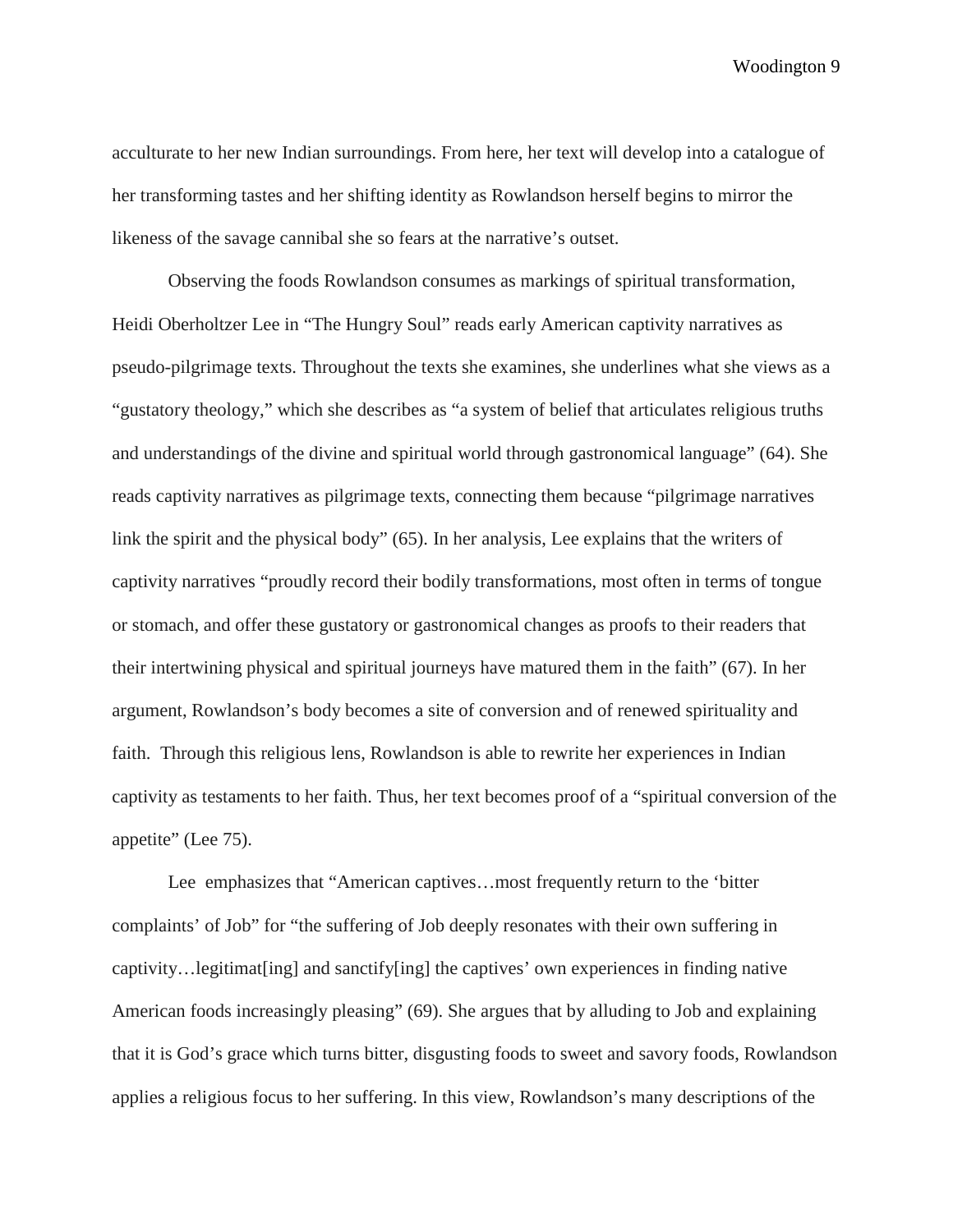"mean" Indian foods she consumes are a narrative technique used to echo the strengthening of her faith. Lee wages that in presenting the savage foods she was eating as a means of spiritual conversion, Rowlandson shows her Puritan audience that "Her tastes have become more godly, not more savage" (80).

While Lee makes a convincing argument for the predominance of food within the narrative, in many ways it overcomplicates Rowlandson's cultural relationship with the food she consumes. Moreover, Lee's reading erroneously views Rowlandson's Puritan English identity as fixed and static within the narrative. Though Rowlandson will use an allusion to the Book of Job or a quotation of scripture to bless the foods she consumes in the opening removes, as early as the Eighth Remove the tone of the narrative shifts and she loses this artifice. Rowlandson relies less on praising God with every action and moves instead to emphasizing her changing tastes as part of her new identity. Her narrative also breaks with presenting the Indians as savage beasts as she spends more time with them. Thus, her tales of consumption begin to mirror her gradually changing identity, as she is further removed from her Puritan English identity and begins to acculturate to her new position as Indian-Captive.

Rowlandson's Englishness, and her civility, is tested when she proves she can stomach the Indians' foods. An Indian male has a basket of horse-liver, and Rowlandson recounts: "I asked him to give me a piece: what (sayes he) can you eat Horse-Liver? I told him, I would try" (23). She lays the horse liver on the coals to roast, when those around her steal part of it, causing her to scoop it off the coals while it was only "half-ready" (23). She describes eating the undercooked, horse-liver "with the blood about my mouth, and yet a savoury bit it was to me" (23). Proving she can eat the Indian foods through her own agency, Rowlandson surprises even the Indian who offered it to her. Most interesting, the image of Rowlandson eating raw meat with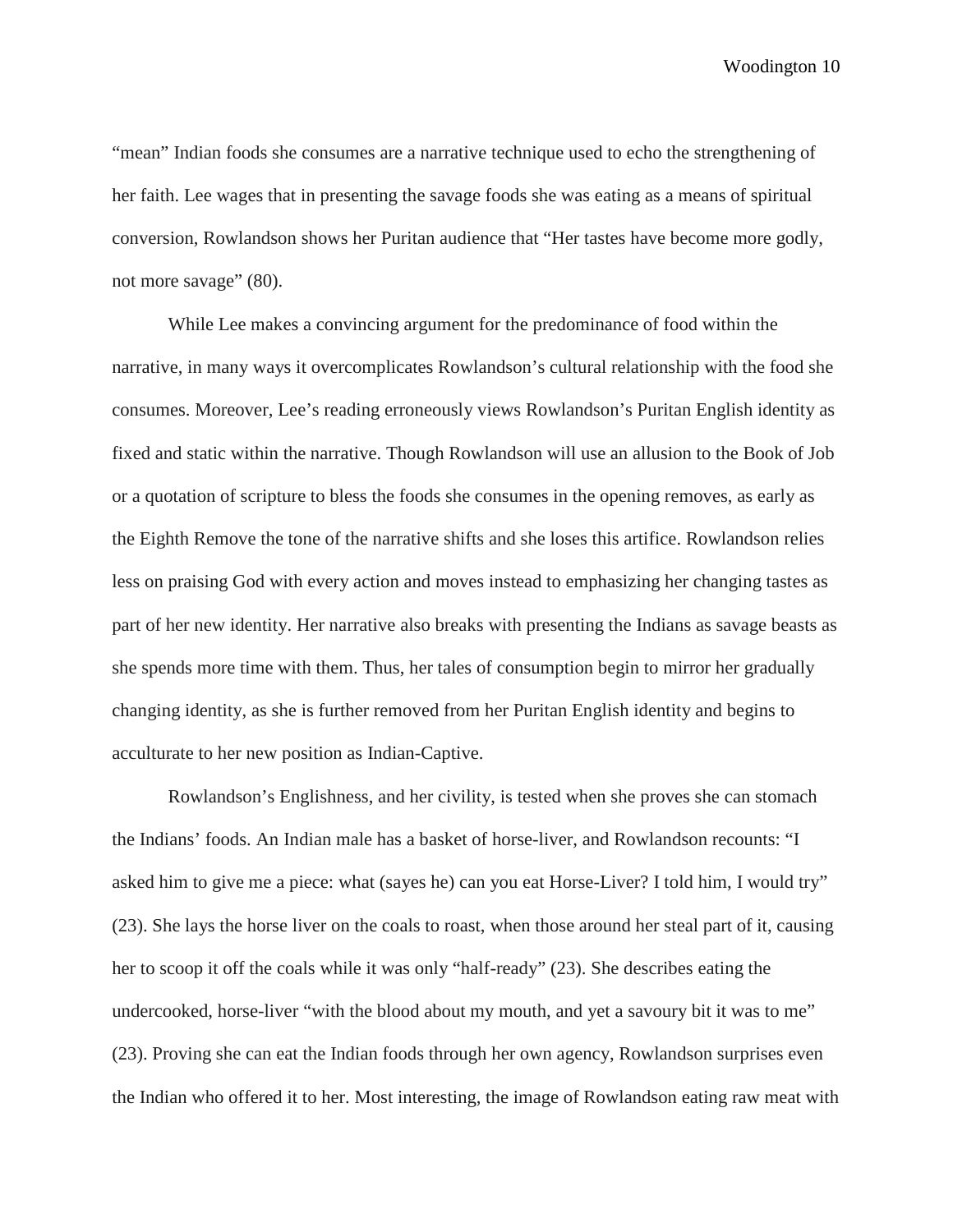blood dripping down her face recalls the earlier cannibalistic imagery used to describe the Indians' behavior established at the narrative's opening. Her fear of cannibalism thus becomes inverted, where it is she and not the Indians with blood dripping from the face. Her actions blur the distinctions between the civilized and the savage, for in this depiction it is Rowlandson who appears the cannibal.

Rowlandson's developing tastes for Indian foods allow her to consume "Indian Corn," "Ground Nuts," "Pease," broth made of horse hooves, and even the "Ruffle or Riddling" –the small intestines of a horse (23; 25; 35-36). In addition to eating their foods, her tastes become remarkably more "savage" by her own description. One evening, an Indian gives her a piece of bear flesh. Without an opportunity to cook it, and fearing it will be stolen from her, Rowlandson stores it all day and night in what she refers to as her "stinking pocket" (27). The next evening, she is able to boil it after it sat spoiling; as she consumes the rotting meat, she remarks, "and I cannot but think how pleasant it was to me" (27). Rowlandson takes time to draw attention to her shifting appetites, for remembering her time in Massachusetts, she recounts "I have seen Bear baked very handsomely amongst the English, and some liked it, but the thoughts that it was Bear made me tremble" (27). She draws a distinction between the civilized cooking styles of the English and the Indians' ability to consume raw, undercooked meat. While she remembers a time that she would not touch bear, even if it was "handsomely" baked in the English style, she remarks on her changing tastes: "but now that was savoury to me that one would think was enough to turn the stomach of a bruit-Creature" (27). By her own account, the once civilized Rowlandson is now likened with the savage, "bruit-Creature".

Another example of Rowlandson's developing tastes for Indian foods occurs when the Indians kill a deer; she recounts "they gave me a piece of the Fawn, and it was so young and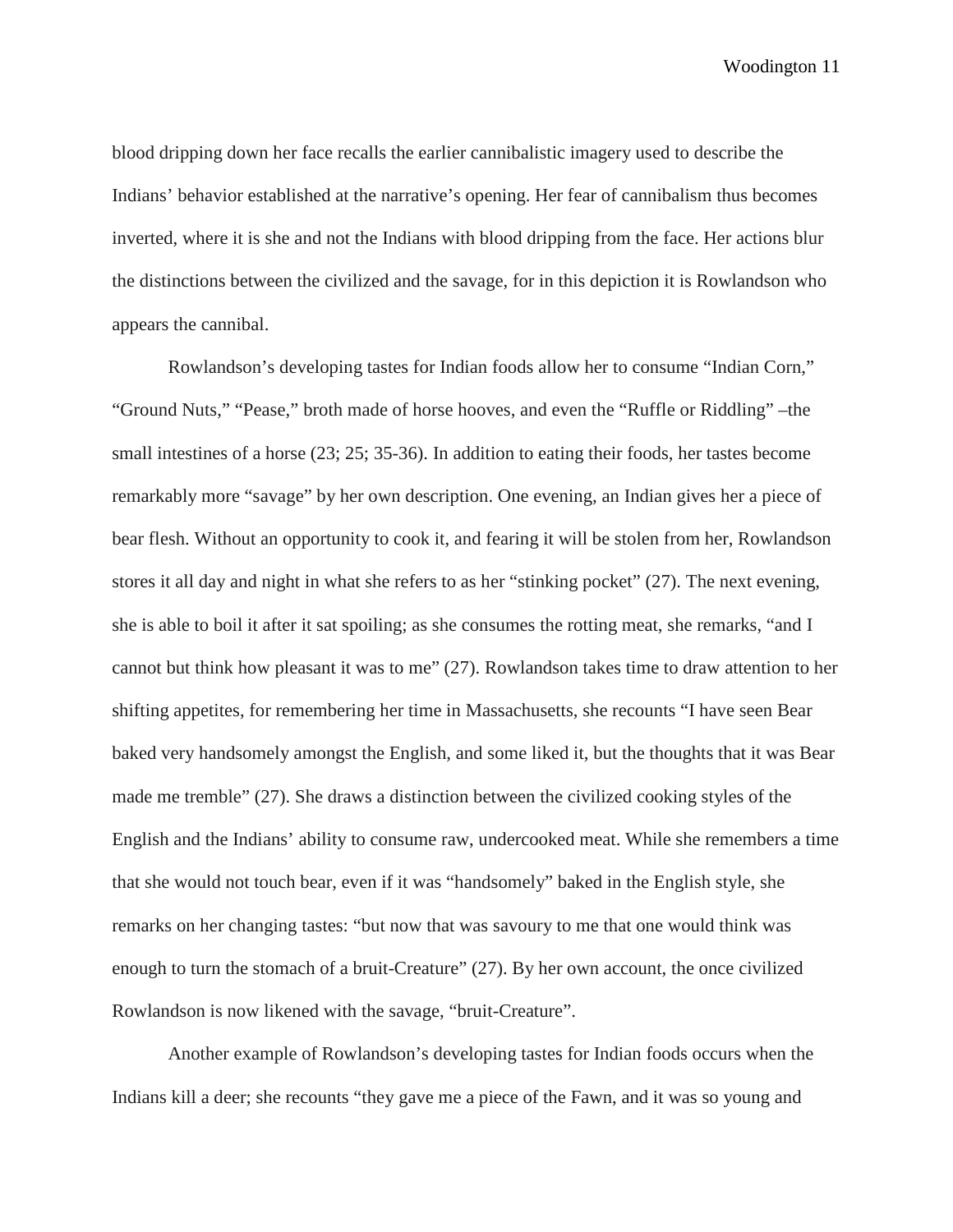tender, that one might eat the bones as well as the flesh, and yet I thought it was very good" (33- 34). Rowlandson's ability to eat even the bones of the deer fetus recalls cannibalistic imagery. Moreover, this passage reveals that not only can she stomach savage foods but she begins to savor them, as she comments she found it "very good" (34). While finding the deer fetus tasty, Rowlandson still attempts to maintain some distinction between her more civilized tastes and those of the Indians, as she explains, "In the morning they took the blood of the *Deer*, and put it into the Paunch, and so boiled it I could eat nothing of that, though they ate it sweetly" (34). Though Rowlandson's tastes change so that she can eat their foods for survival, there are still boundaries she will not cross. Her tastes therefore become not easily identifiable as either English or Indian.

For example, Rowlandson at one point observes her "Wolvish appetite," explaining, "for many times when they gave me that which was hot, I was so greedy, that I should burn my mouth, that it would trouble me for hours after, and yet I should do the same again" (34). Making note of Rowlandson's shifting tastes, Rachel B. Herrmann observes that the narrative "emphasizes that Rowlandson's depictions map a change in foodways"; she defines "foodways" as "anything related to the production, distribution, or consumption of food" (56-57). Thus, in addition to Rowlandson's tastes becoming more savage, her actions do as well, for as Herrmann points out, "Increasingly in the narrative, she ate her food raw, quickly, and ruthlessly" (57).

Perhaps the most savage thing Rowlandson does occurs in the Eighteenth Remove. Hungry, she begs for food in another Indian's wigwam. Given only a small piece of food, she remains unsatisfied. She then steals food from an English child in a rather disturbing account:

> The Squaw was boiling horses feet, then she cut me off a little piece, and gave one of the English Children a piece also. Being very hungry, I had quickly eat up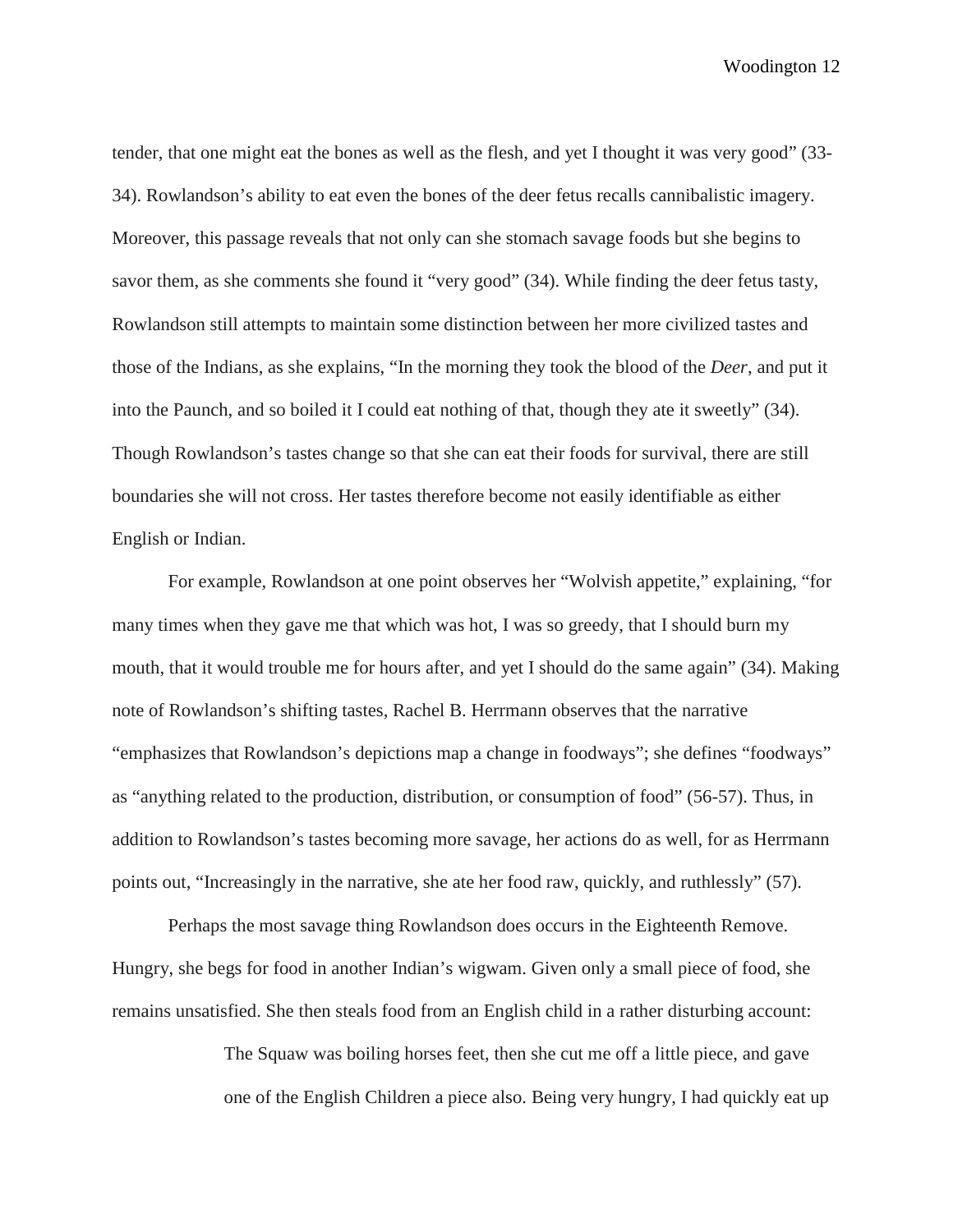mine: but the Child could not bite it, it was so tough and sinewy, but lay sucking, gnawing, chewing, and slobbering it in the Mouth and Hand, then I took it of the Child, and eat it my self; and savoury it was to my taste. (36)

After giving this lengthy narrative detail, Rowlandson devotes very little to defending her egregious action. Though she has literally stolen food out of the mouth of a child not yet old enough to chew, the only explanation Rowlandson provides is one of hunger: "Thus the Lord made that pleasant and refreshing, which another time would have been an Abomination" (36). In this account, the Lord has sanctioned her actions, and Rowlandson's text moves on without much reflection on this episode. While she is happy to forget, what is interesting to note is that after she steals the food and returns "home" to her Mistress' Wigwam, Rowlandson is reprimanded for her actions: "and they told me I disgraced My Master with begging" (36). However, she does not seem to make the connection that she is, in part, being chastised for stealing the food from the mouth of a child. It seems, though, that her improper actions do not go unnoticed by the Indians. Christopher Castiglia notes that, "As Rowlandson begins to seem less 'white' by her own definition, the Indians becomes less alien, and the racial oppositions structuring her earlier notions of identity momentarily collapse" (50). Rowlandson's behavior is becoming more and more uncivilized. Her actions here again collapse the boundaries of savage/civilized established at the outset of the narrative.

Rowlandson's ability to consume Indian foods is ultimately a sign of her changing identity. As she acculturates more to their way of life, Rowlandson's Puritanism and her Englishness begin to fall to the wayside, and a hybrid identity begins to emerge. Neither wholly Algonquin, nor able to live the way she had among the English, Rowlandson's identity is also unable to be pinned down or fixed. Rather, she occupies a liminal place between the two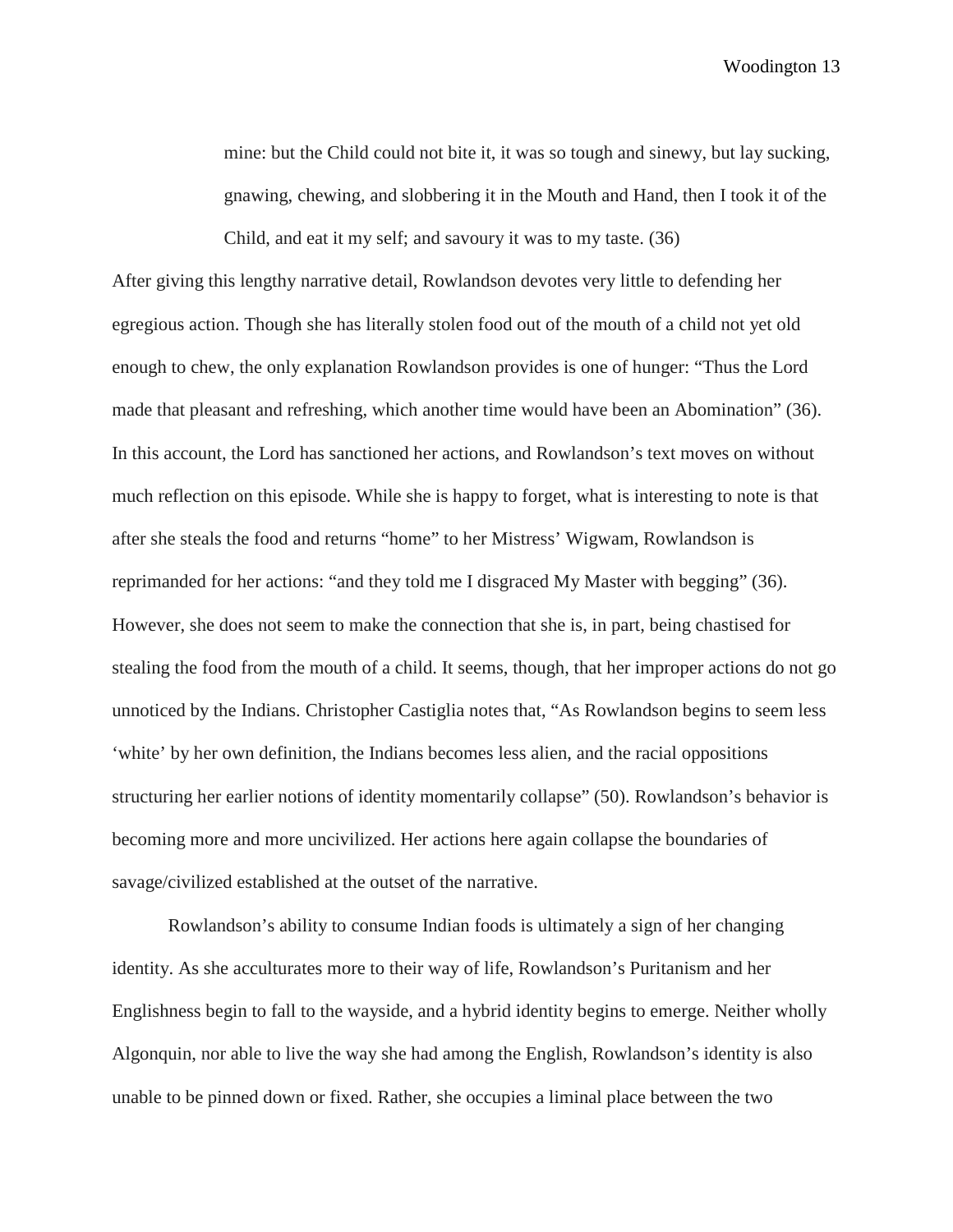dissimilar cultures. Anthropologist Victor Turner describes the Rites of Passage within a culture as having "three distinct phases of separation, limen (Latin for 'threshold'), and aggregation" (95). Turner explains, "The attributes of liminality or of liminal *personae* ('threshold people') are necessarily ambiguous, since this condition and these persons elude or slip through the network of classifications that normally locate states and positions in cultural space" (95). Turner's example of liminality applies aptly to Rowlandson's position among the Indians. Removed from her English colonial life, and not fully incorporated into Algonquin society, Rowlandson occupies a liminal position, "betwixt and between the positions assigned and arrayed by law, custom, convention, and ceremony" (Turner 95). As such, Rowlandson's behavior is not easily identifiable as she occupies a place between two contrasting cultures in a space carved out by colonialism.

In *The Location of Culture,* Homi Bhabha borrows from Turner the notion of liminality, providing that in these liminal places cultural values become negotiated. In the existence of liminal spaces arise "the emergence of the interstices – the overlap and displacement of domains of difference – that the intersubjective and collective experiences of *nationess,* community interest, or cultural value are negotiated" (2). A liminal space becomes, an "interstitial passage between fixed identifications" and "opens up the possibility of a cultural hybridity that entertains difference without an assumed or imposed hierarchy" (4). Rowlandson's experience of captivity among the Indians, then, becomes a liminal space where she is able to negotiate the conflicting views of her Puritan culture that sees the Indians as inferior and savage and her own experience and knowledge of the tribe.

Rowlandson must learn to live among the Indians, and in doing so she must leave some of her Puritan beliefs behind. As she was working on knitting a pair of stockings for her master's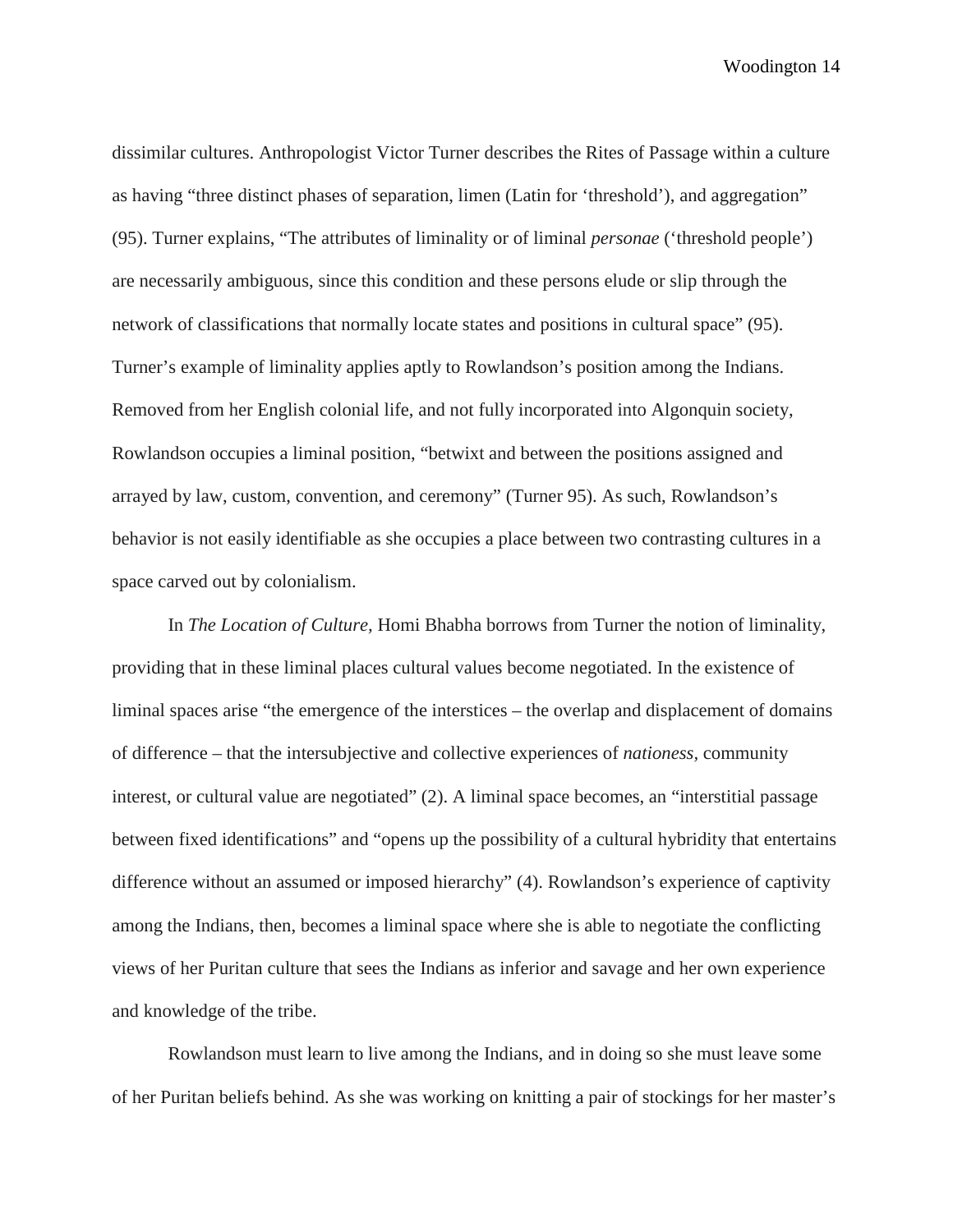wife, she refused to knit on the Sabbath, claiming religious exemption: "When the Sabbath came they bad me go to work; I told them it was the Sabbath-day, and desired them to let me rest, and told them I would do as much more to morrow: to which they answered me, they would break my face" (22). Rowlandson's refusal here, due to religious reasons, is mirrored at another point in the text where she is idly reading her Bible as the Indians are packing up for another remove. Her mistress "snatched it hastily out of [her] hand, and threw it out of doors" (28). While they were packing up their loads to go, Rowlandson complains hers was too heavy, "whereupon she gave me a slap in the face, and bade me go" (28). Once Rowlandson learns to accept their rules, and puts behind her notion of religious exemption from work on the Sabbath, hunger becomes less of an issue. She begins to understand that she must earn her keep and work for her food. Rowlandson realizes her agency and the focus of the narrative shifts from God's blessing over her food and becomes more a recounting of what she has eaten.

Rowlandson's shifting identity is also evident in her inconsistent use of pronouns throughout the narrative. At the opening, she often uses "I" to refer to herself. It marks her as an individual separate from the Indians: "I had often before this said, that if the *Indians* should come, I should chuse rather to be killed by them…" (14). Yet as the narrative progresses, she begins to refer to herself among the Indians using pronouns like "us" and "we". These pronoun slippages begin to disintegrate the "us versus them" mentality so clearly established at the text's opening. For instance, in the Fourth Remove, Rowlandson writes, "We came about the middle of the afternoon to this place; cold, and wet, and snowy, and hungry, and weary, and no refreshing (for man) but the cold ground to sit on and *our* poor Indian cheer" (20). Here, her use of the collective "we" and even reference to "*our* poor Indian cheer" shows that in this passage, she counts herself with the Indians. In the Seventh Remove, she notes "we had a wearisome time of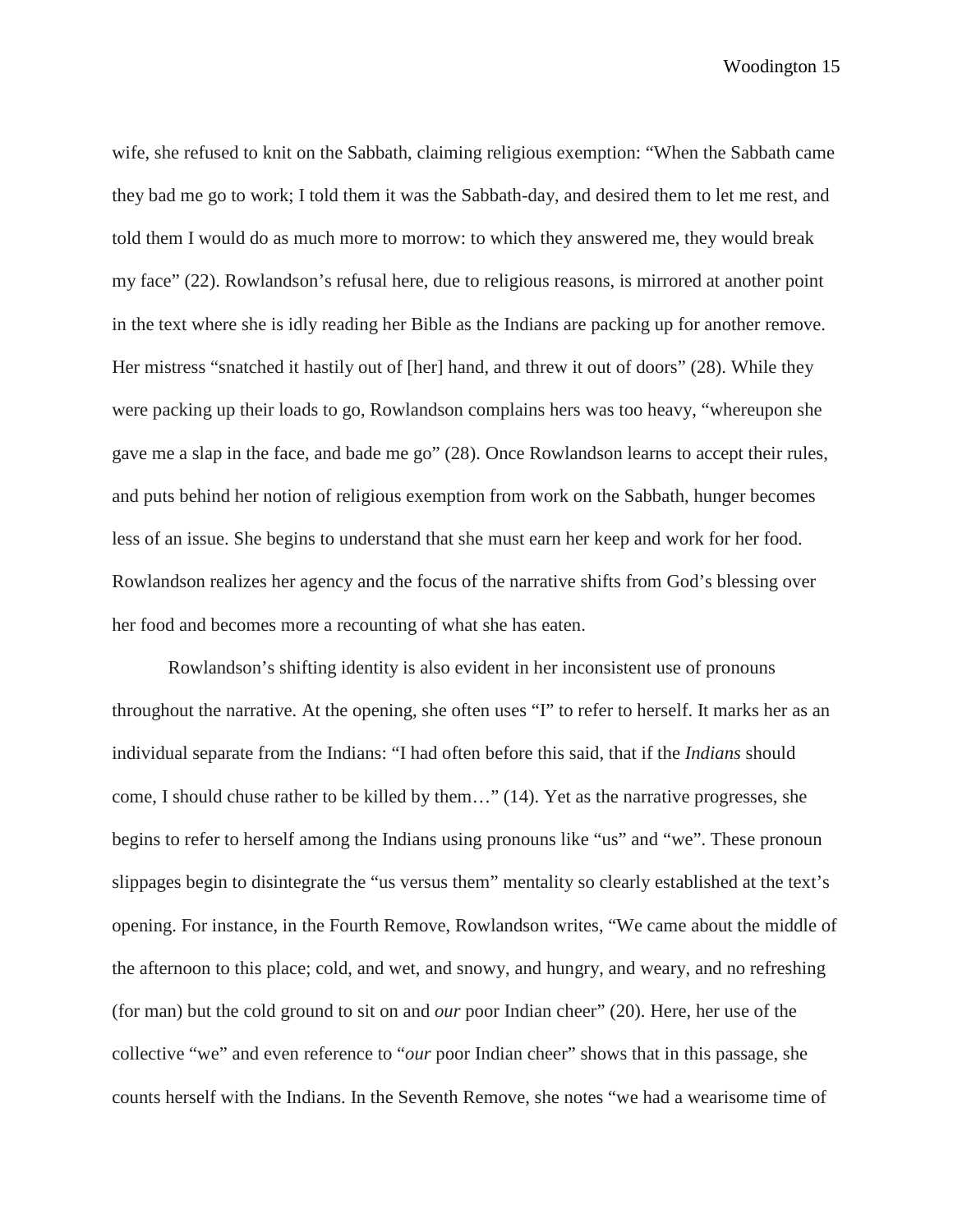it the next day" (22-23). Rowlandson's identity, however, is not fixed within the narrative, and often wavers between her emerging Indian identity, and her former Puritan English identity. This shift is evidenced when Rowlandson recounts, "In this travel up the River, about noon the Company made a stop, and sate down; some to eat and others to rest them. As I sate amongst them…" (23). Here she marks herself as separate. Her fluctuations reveal that her identity is neither fully English nor fully Indian, but rather a hybridization of the two.

Particularly interesting is when Rowlandson's text oscillates back and forth between her identities within the same passage. For instance, after gleaning food with the Indians from a destroyed English field, herself receiving two ears of corn, she thinks, "A solemn sight methought it was, to see whole fields of wheat, and Indian Corn, forsaken and spoiled: and the remanders of them to be food for *our merciless Enemies.* That night *we* had a mess of Wheat for our supper" (23; italics mine). This passage is interesting because within it she both laments her enemies and their desecration of English lands while herself partaking in the plunder. Thus, she counts herself among the English's "merciless Enemies" with the usage of "we" in describing her supper. Her pronoun usage often falters, marking that her identity is no longer fixed as either English or a member of the Algonquin Indians. The narrative fluctuates, mirroring her liminal position between the two disparate identities. Another example is when she admits to feeling so at home with the Indians that she forgets her place and her position as captive: "And here I cannot but remember how many times sitting in their Wigwams, and musing at things past, I should suddenly leap up and run out, as if I had been at home, forgetting where I was" (29-30). Rowlandson admits her feelings of comfort and home while she was with the Indians, but quickly regains her position and chastises herself within the text: "But when I was without and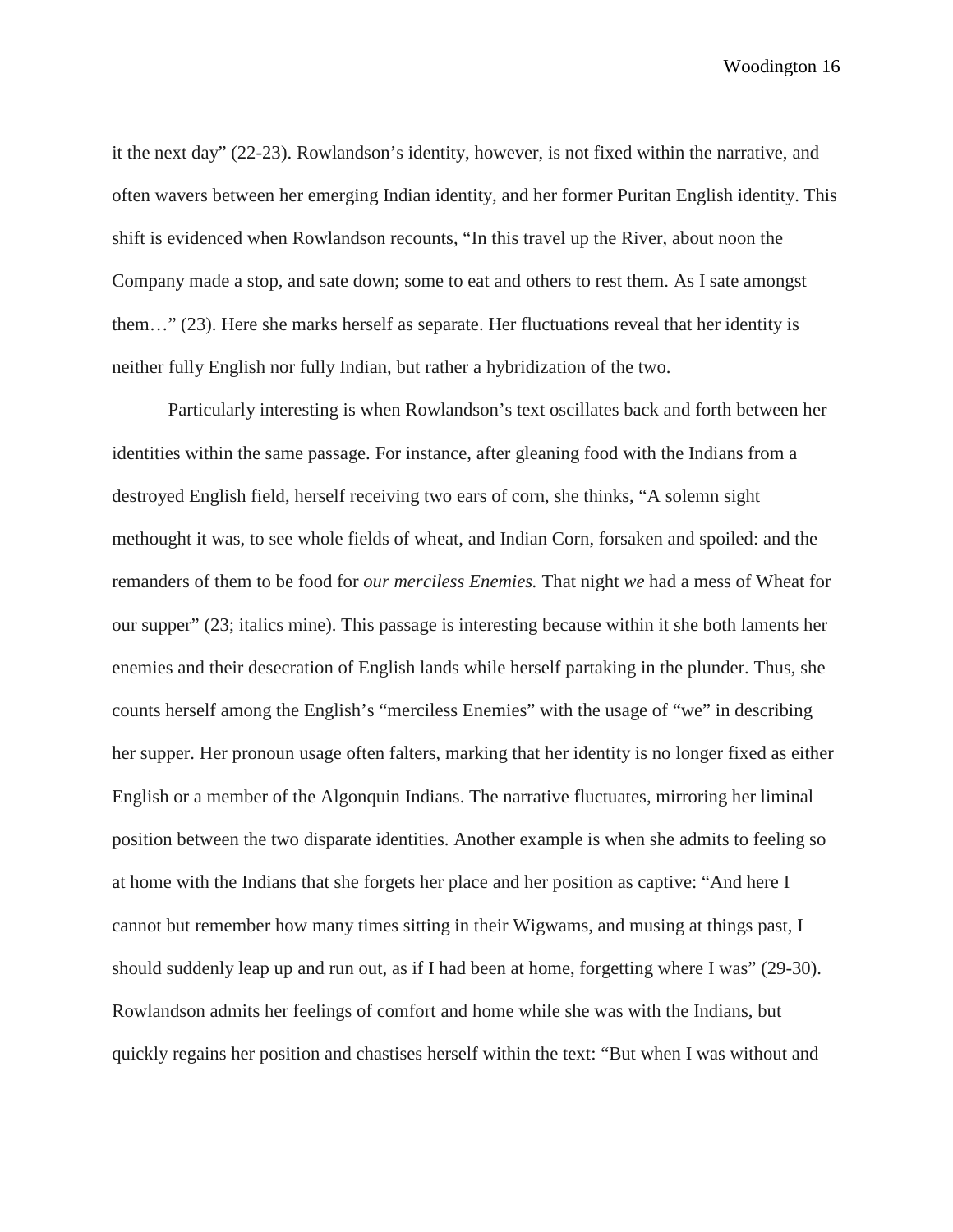saw nothing but Wilderness, and Woods, and a company of barbarous Heathen; my mind quickly returned to me" (30).

At the outset of the narrative, Rowlandson reads her capture in line with the experiences of Job, "*And I onely am escaped alone to tell the news?"* (14). She believes her capture and her afflictions are a trial, a sign that God is testing her faith: "I then rembred how careless I had been of Gods holy time: how many Sabbaths I had lost and misspent, and how evilly I had walked in Gods sight; which lay so close upon my Spirit, that it was easie for me to see how righteous it was with God to cut off the threed of my life" (16). She notes God's providence in her captivity for "as he wounded me with one hand, so he healed me with the other" (16). Thus, at the beginning of the narrative she attributes all of her good fortune to God's grace. For instance, in the Third Remove, when the Indians cross a river by raft and she manages to not wet her foot, she believes it to be Divine Providence. She reads her dry foot symbolically, "I did not wet my foot, (when many of themselves at the other end were mid-leg-deep) which cannot but be acknowledged as a favour of God to my weakened body" (21). However, later in the narrative, her tone shifts and she takes a more secular approach. An example of this occurs when she receives a piece of wild pork; she does not acknowledge God's grace, but rather attributes it to "common mercies" (40). The shift from God's grace to "common mercies" reveals that her time living among the Indians disrupts her Puritan world view. Thus, the longer she spends with the Indians, the greater her inability to read her experiences in line with scripture.

Rowlandson's existing assumptions of English superiority are continually brought into question. Believing the English to be dominant, Rowlandson is astonished by the sheer number of the Indians she sees lining the riverbank. She remarks, "When I was in the cannoo, I could not but be amazed at the numerous crew of the Pagans," and to count the whole company of them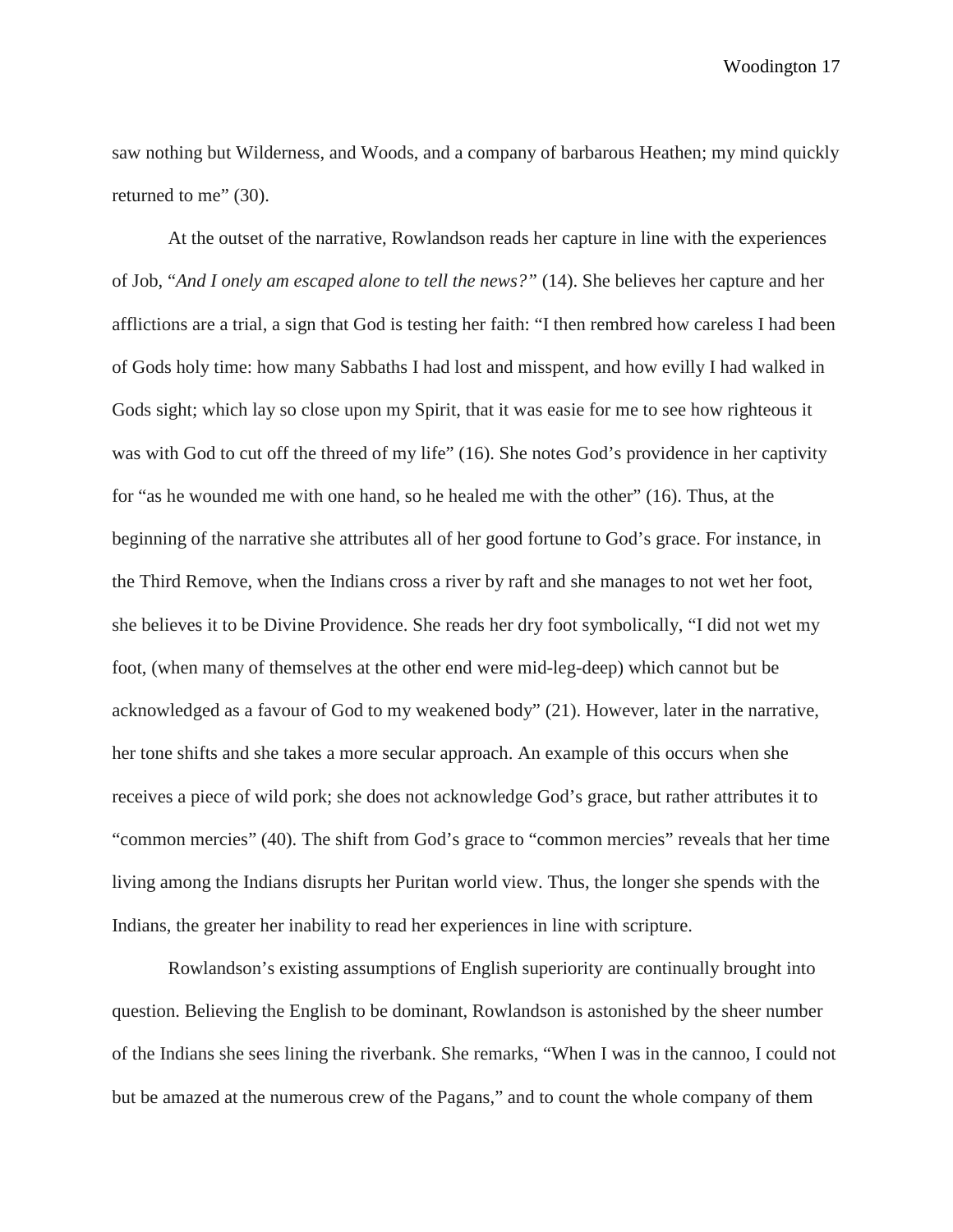she notes is "beyond my skill" (24; 21). She begins to question her assumed English superiority when the Indians are able to cross a particularly arduous river that the English Army is unable to cross:

> And here I cannot but take notice of the strange providence of God in preserving the Heathen: They were many hundreds, old and young, some sick and some lame, many had Papooses [babies] at their backs, the greatest number were Squaws [women]: and they travelled with all they had, bag and baggage, and yet they got over this River aforesaid… (22).

Here, the tribe of Indians, with their sick and their old, women carrying children on their back as well as all their possessions, are able to make the daunting cross that "put a stop" to the English (22). This "strange providence of God" Rowlandson flounders to make sense of, adding that of the English, "God did not give them courage or activity to go over after us: we were not ready for so great a mercy as victory and deliverance" (22). Her reasoning betrays her growing doubt regarding notions of English superiority.

The more time she spends with the Indians, the less she is able to reduce them to the "Heathens" and barbarous savages that she describes them as at the narrative's opening. She even notes their kindness as when one night, while she was weeping, the Indians told her "none will hurt you" and provided her with two spoonfuls of meal and a pint of pease, which Rowlandson notes was given "to comfort [her]" (24). She provides that, "though I was gone from home, and met with all sorts of *Indians,* and those I had no knowledge of, and there being no *Christian Soul* near me, yet not one of them offered the least imaginable miscarriage to me" (26). One evening a squaw even gave her some groundnuts and provided a warm place for her to sleep for the night; remarking on this generosity, Rowlandson adds "and yet these were Strangers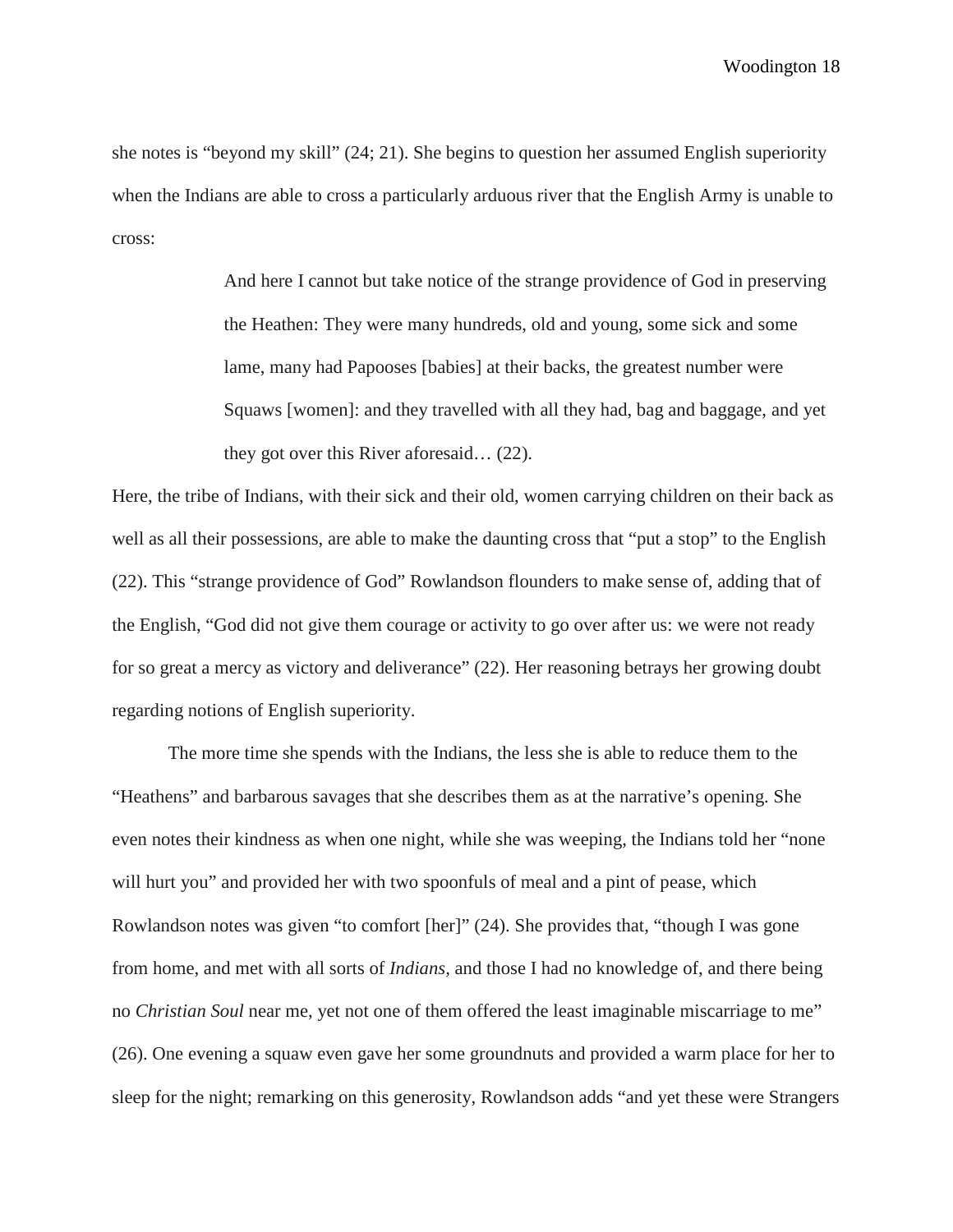to me that I never knew before" (27). She even notices the kindnesses showed by her master, such as showing her the route so she can visit her son and providing water for her to bathe, calling him "the best Friend that I had of an *Indian*" (28). Though Rowlandson's praise here is qualified, she is still able to think of her Indian master in terms of friendship, a relationship inconceivable to her at the narrative's opening.

While the text purports to be spiritual, there are many instances where Rowlandson's inscribed Puritan world view falters. While her previously held world order is clearly brought into question during her time with the Indians in the wilderness, her increasing failure to providing scripture for each thing she is blessed with could be a sign of her growing doubt in her faith or the inability of her faith to provide meaning for her new experiences. Michelle Burnham explains that typology, or the ability to read events or one's own experiences in line with scripture as a foretelling of God's favor, "ideally operates through a structure of equivalence" (16). However, this equivalence is not sustainable in Rowlandson's narrative: "The simple substitution of experience for knowledge and of Algonquin cultural practices she encounters for her Puritan assumptions and beliefs about the Indians becomes suspended in a moment of negotiation that resists the closure that typology would impose on it" (16-17). For Burnham, this is due to the cultural exchange Rowlandson participates in as she negotiates her Puritan world view and her lived experiences of the Indians. Typology, then, fails to provide a coherent reading of the narrative and, instead, Rowlandson's inclination towards it produces narrative tension. The incongruity of Rowlandson's text, where she can describe the kindness of the Indians toward her or their goodwill and then universally claim their savagery, produces what Burnham refers to as "moments of inequivalence" (17). Castiglia also makes note of the incongruities within the narrative, stating that it "challenges several central assumptions of her home culture" and that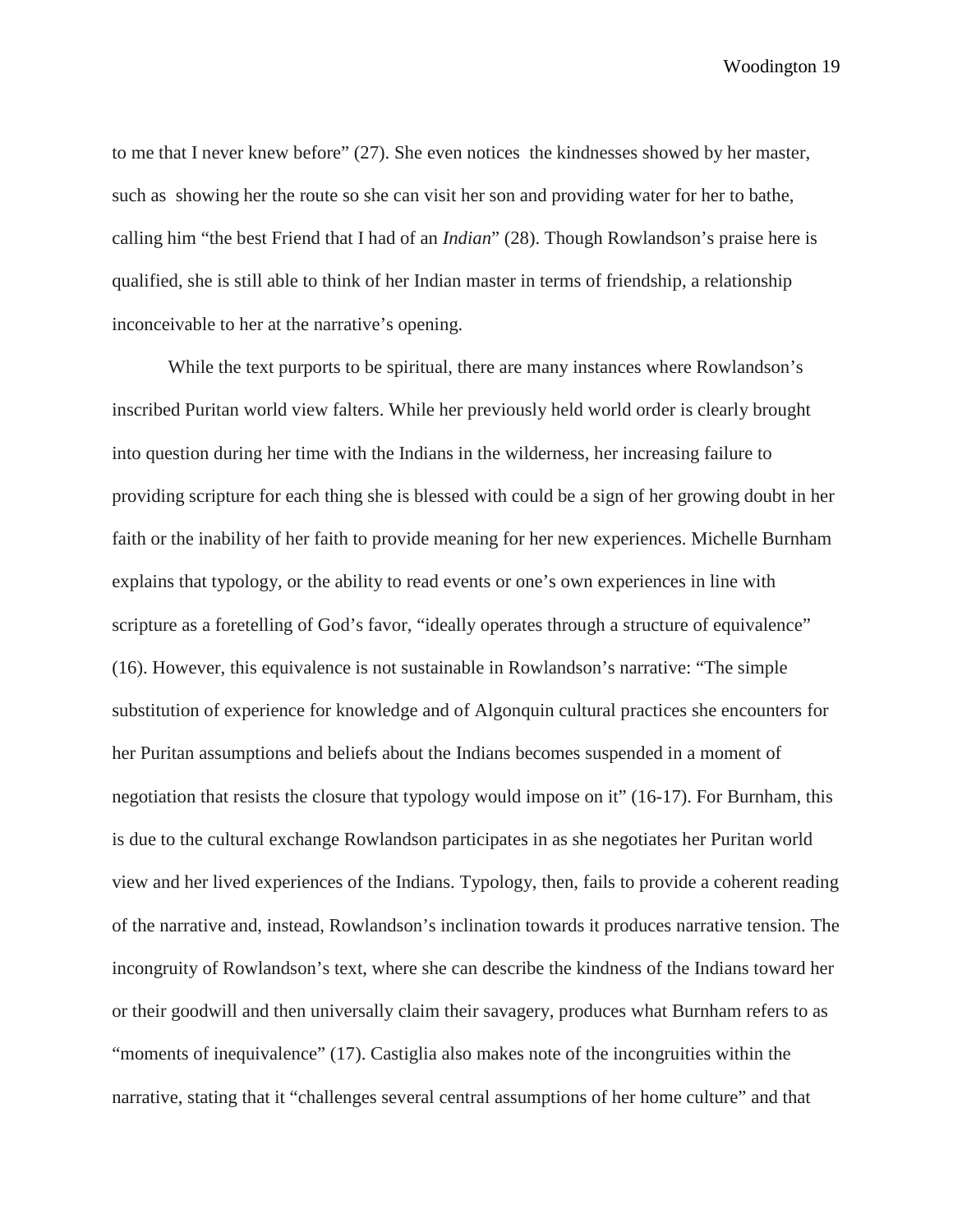"Rowlandson develops, in contrast to her monovocal theological frame, a more complex perspective that allows her to see the Indians as more than stock characters in the drama of her religious salvation" (46).

## IV. Consumer of Culture

As a captive, Rowlandson inhabits a unique place in the colonial economy. Burnham explains that Rowlandson's captive body becomes a symbol of economic exchange, since "Captives served as tools of economic negotiation and as figures of political and religious significance as they circulated between the New England tribes and the New England colonists" (11). Rowlandson is aware of the economic value her bounty will provide, as she makes note when another squaw offers a new place for her to stay, commenting, "I understood that *Wettimore* thought, that if she should let me go and serve with the old Squaw, she would be in danger to lose not only my service but the redemption-pay also" (37). As Rowlandson becomes a symbol of exchange crossing the boundaries of the colonial world and the Indian world of New England, Rowlandson is herself also changed. Burnham elaborates that "As commodities change hands, the commodity itself changes, becomes inscribed by the friction of exchange" (20). The "friction of exchange" is visible in the signs of Rowlandson's evolving identity. Burnham continues, "When the commodity exchanged is a human subject, such inscription can not only alter the subject itself but can disturb or confuse the discourse and culture that finally incorporate it" (20). Aside from herself being a symbol denoting worth, Rowlandson also partakes in the Indian economy through her sewing and knitting skills and reintroduces her payment back into the economy through trade or barter. By participating in the Indian economy and becoming an active consumer, Rowlandson takes part in Algonquin culture, and is herself changed as well.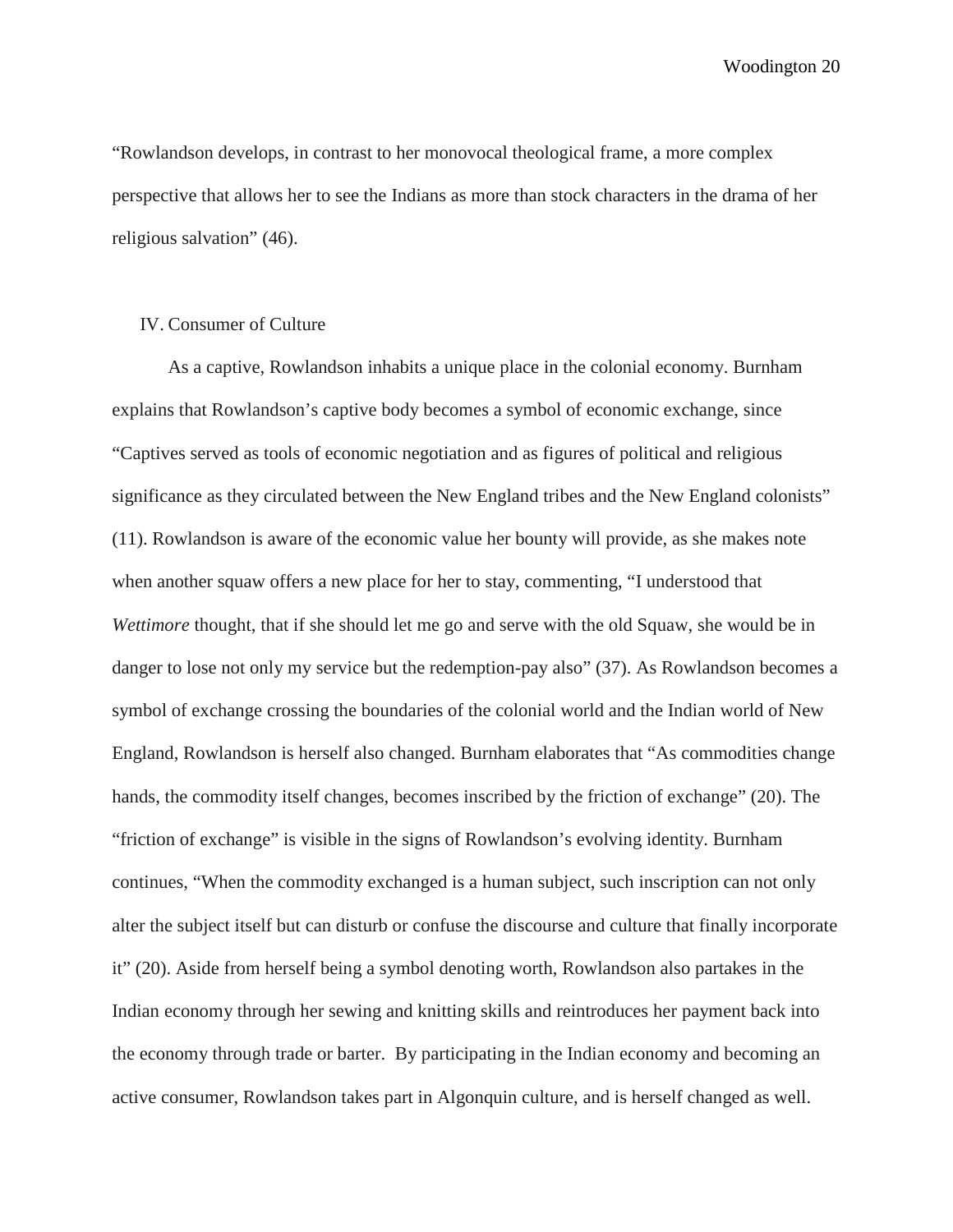As the narrative progresses, Rowlandson's agency grows from that of a passive object, waiting to be rescued, to an active agent in her new world, capable of working and bartering for her food. Castiglia notes that, "In entering the Indian economy, Rowlandson transforms herself from an object of exchange in a trade conducted between men (the Indians and the British haggle over Rowlandson's worth in terms of tobacco and firearms) to an agent of exchange" (47). Rowlandson will eventually set her own ransom price and will sell the tobacco her husband gives her for "nine shillings in Money" (41).

Rowlandson is able to trade her Englishness – in forms of the sewing and knitting of English style clothes – for Indian foods and goods. Chief Metacom, who the English refer to as King Phillip, asks her to make a shirt for his son and pays her a shilling, which she exchanges to buy a piece of "Horse-flesh" to eat (25). Next, she makes his son a cap and is rewarded with an invitation to dine with him. At dinner, she receives "a Pancake, about as big as two fingers; it was made of parched Wheat, beaten and fryed in Bears-grease" (25). Remarking on her newly acquired taste for bear, she continues, "but, I thought I had never tasted pleasanter meat in my life" (25). Through the cultural exchanges Rowlandson participates in, such as by trading her knitting and sewing skills either for shillings that she then reintroduces into the Indian economy or goods and foodstuffs she receives, Rowlandson becomes both a consumer and a participant, an active agent, within the Indian economy. She also becomes a consumer of the Algonquin culture. As such, she is better able to acculturate to their way of life. She sometimes receives tobacco for the housewifery she provides, and barters with it for more food: "Sometimes one of them would give me a Pipe, another a little Tobacco, another a little Salt: which I would change for a little Victuals" (34). She makes a shirt in exchange for bear-meat, knits stockings in an exchange for pease, and sews a shirt for a "mess of Broth, which was thickened with meal made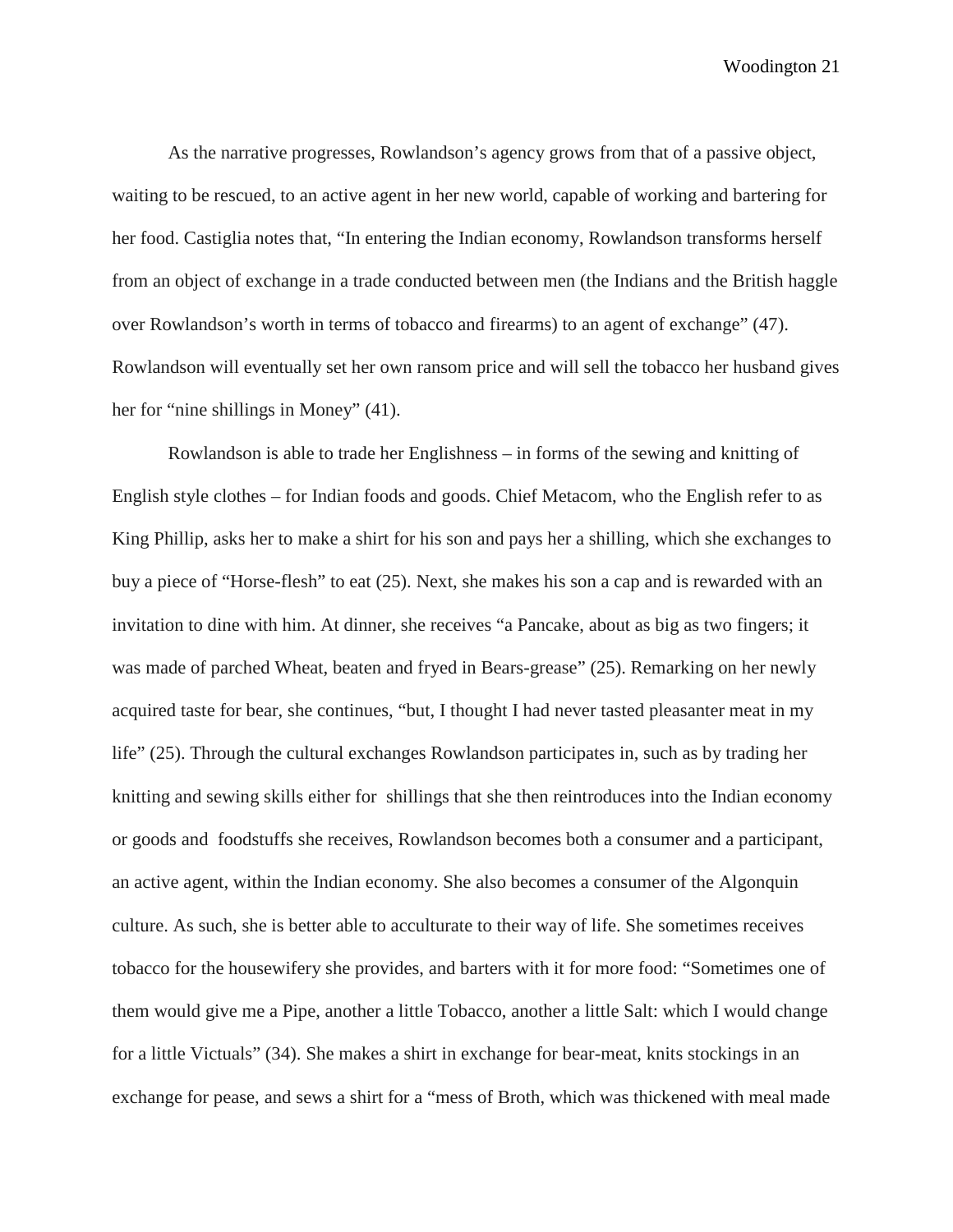of the Bark of a Tree" (25; 28). She knits three pairs of stockings for a hat and silk handkerchief, and makes a shift in exchange for an apron (37).

Rowlandson is even able to exchange her knitting for freedom: a chance to leave the wigwam. An Indian asks her to knit him stockings; she explains, "I shewed my self willing, and bid him to ask my Mistress, if I might go along with him a little way" (32). Her mistress obliges, and Rowlandson remarks, "but I was not a little refreshed? with that news, that I had my liberty again" (32). In the Ninth Remove, Rowlandson speaks of a "sorry Indian" who declined to pay her after she made him a shirt (26). Her agency grows, as she repeatedly reminds him of the debt owed: "But he living by the River side, where I often went to fetch water, I would often be putting him in mind, and calling for my pay" (26). Eventually, after demanding repayment, he gives her a knife, which her master asks if he can keep. She is pleased to contribute to her household, noting, she "was not a little glad that I had anything they would accept of, and be pleased with" (26). She is proud to be able to contribute to her Indian family's household.

As a participant in the Indian economy, Rowlandson's bartering becomes a form of cultural exchange. Through her trading, she becomes better accustomed to the Algonquin way of life. In spending more time with her Indian captives, Rowlandson begins to see them as people and form relationships she thought implausible at the narrative's outset. However, presented with the prospect of returning home, the Indians are once again presented as before:

> O the wonderful power of God that I have seen, and the experiences that I have had! I have been in the midst of those roaring Lions, and Salvage Bears, that feared neither God, nor Man, nor the Devil, by night and day, alone and in company, sleeping all sorts together; and yet not one of them ever offered the least abuse of unchastity to me, in word or action. (46)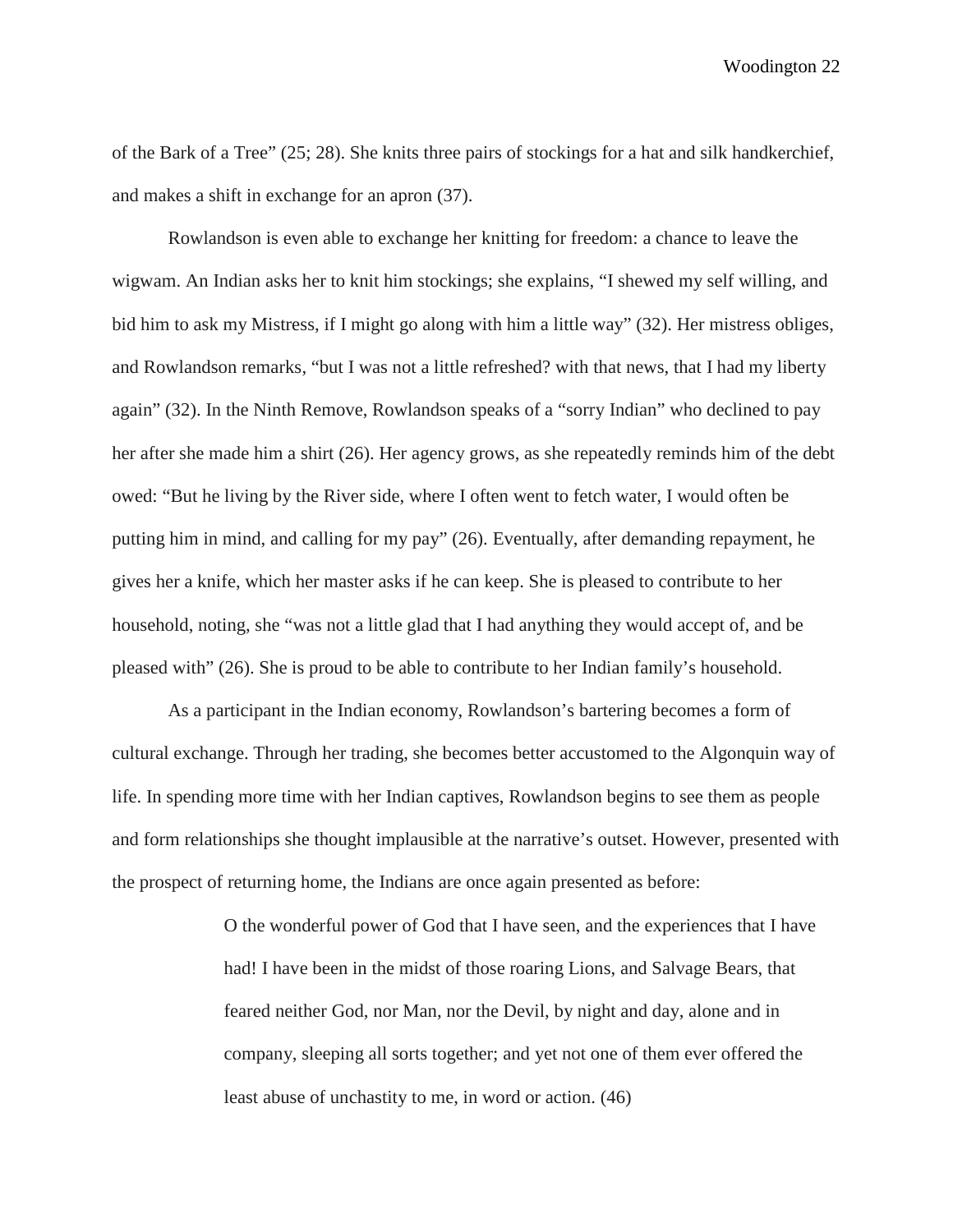Rowlandson's text appears to come full circle: the Indians have devolved into fearless, roaring animals and are referenced by their supposed bestial nature. Teresa Toulouse argues, "Rowlandson's stress on this inviolate body does not simply point to her orthodox desire to credit God with her redemption; it also points to her own need to be reintegrated into the community as the same body (mentally and physically) that was wrenched from it – that went out into the wilderness but remained the same" ( 655-656). There is no room in English Puritan society for Rowlandson's hybrid identity; as a result, she must shed it to be reintroduced into that society and accepted back.

Though the text showcases her emerging liminal identity, in order to be reincorporated into Puritan society she must present herself and her body as unchanged by her experiences in the wilderness. Thus, the binaries of Other/Self, Civilized/Barbarian that appear at the outset are reestablished in the final part of the narrative. When Rowlandson thinks of her dead child and "how it was buried by the *Heathen* in the wilderness, from amongst all *Christians*," it weighs heavily on her conscience. While ultimately redeemed from her captivity and reunited with her family, the narrative resists a wholly, happy ending. The last image presented is haunting:

> When all are fast about me, and no eye open, but his who ever waketh, my thoughts are upon things past, upon the awful dispensations of the Lord towards us: upon his wonderful power and might in carrying us through so many

The "awful dispensations of the Lord" disturb her peace at returning home. Rowlandson's experience is destabilizing; she writes, "I remember in the night season, how the other day I was in the midst of thousands of enemies and nothing but death before me" (50). It is difficult for her to fully return to her former life, and she seems to suffer from post-traumatic stress disorder: "Oh

difficulties, in returning us in safety, and suffering none to hurt us. (50)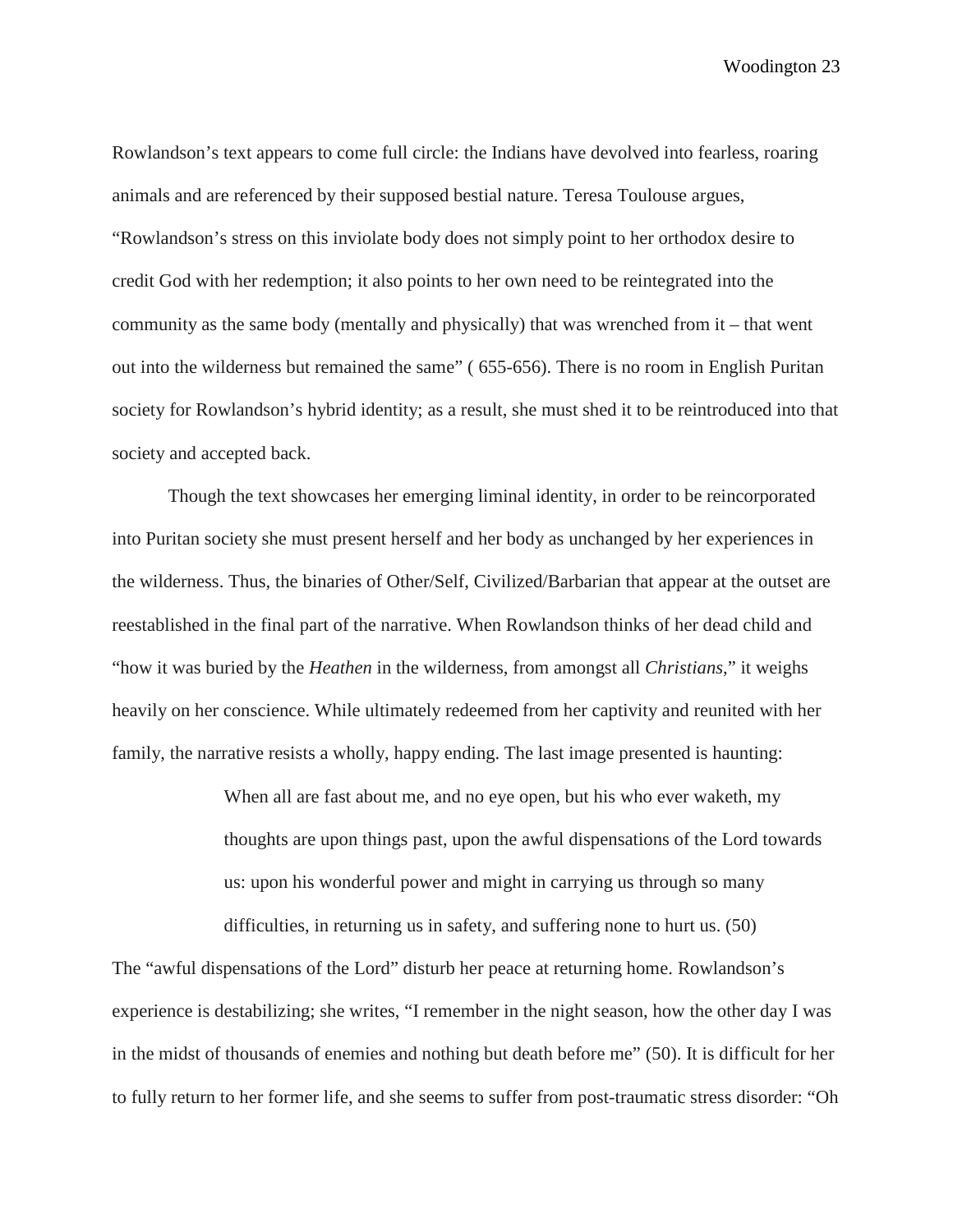the wonderful power of God that mine eyes have seen, affording matter enough for my thoughts to run in, that when others are sleeping mine eyes are weeping" (50).

#### V. Narrative Consumption

The first publication of *The Sovereignty and Goodness of God* appeared in 1682 and sold out quickly, leading to three more issues in that same year (Vaughan and Clark 3). Selling more than a thousand copies in England and America combined, the text qualified as a contemporary best-seller (Derounian Stodola 3). Whether its popularity was due to its spiritual teachings or its dramatic and psychological portrayal of Rowlandson's captivity is hard to pinpoint; Vaughan and Clark remark on the popularity of captivity narratives, for, "In a society without fiction and plays, and almost barren of poetry, real-life drama filled a crucial cultural void" (3).

For modern readers, *The Sovereignty and Goodness of God,* holds the place as a "touchstone text in early American literature" and is frequently anthologized (Derounian Stodola 5). Rowlandson's narrative provides a window into early life in colonial America and allows a chilling retelling of life in the now unimaginable New England wilderness. It also provides for an ethnographical view into the inner workings of the Algonquin tribe and the cultural exchanges that took place on the frontier.

Often first person in nature, autobiographical, or semi-autobiographical, captivity narratives were greatly indebted and stylistically similar to religious writings, including sermons and spiritual autobiographies. Relying on biblical themes and language, these narratives were often didactic and imparted moral lessons to their readers. In her overview of the genre, Kathryn Zabelle Derounian Stodola makes the point that "the Puritan narratives especially used strategies of seventeenth-century English providence tales, which showed God's intervention and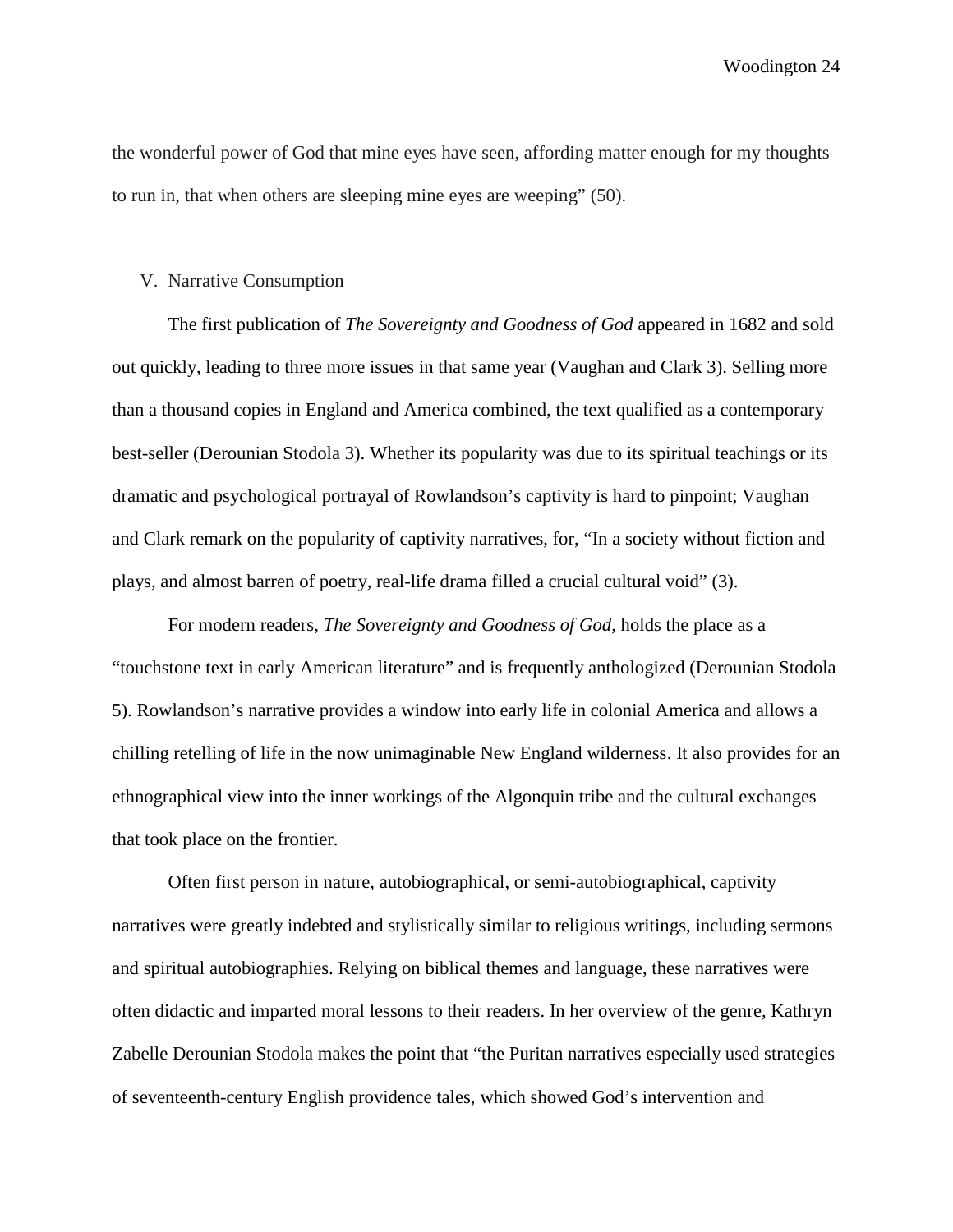omnipotence in every day events" (xiii). In addition to borrowing heavily from sermons and spiritual autobiographies, the contents of Puritan captivity narratives were also indebted to jeremiads; a jeremiad is a lamentation on the state of the congregation, often delivered by pastors. Aldan Vaughan and Edward Clark elucidate, observing that "Puritan clergymen…accused New England of backsliding from the high ideals and noble achievements of the founders, of God's evident or impending wrath, and the need for immediate and thorough reformation" (7). Hence, captivity narratives were published and promoted as a sign that the Puritan community needed to amend their backsliding ways and regain the Lord's favor and became evidence of God's vengeance: "Captivity was God's punishment; redemption was his mercy; and New England must heed the lesson or suffer anew" (Vaughan and Clark 1).

In her introduction to *Women's Indian Captivity Narratives,* Derounian Stodola remarks that though the captivity narratives of both men and women were often "mediated" by male editors, the narratives of women were much more likely to have come under editorial review (xxv-xxvi). While the text of the narrative is often credited to Mary Rowlandson herself, as Derounian Stodola points out, "it seems naïve to assume that at least her husband or her spiritual advisor, Mather, would not have had some input, which might have included editorial additions and revisions; indeed, several aspects of Rowlandson's story recall sermon stylistics and ministerial retellings of other captives" (5). Tara Fitzpatrick also makes note of male influence in women's captivity narratives. Reading these narratives as "palimpsests" due to the "dual" or "dueling" voices at play, she argues "By explicating the relations between the dual, sometimes dueling textual voices of the captives and their ministerial sponsors, we find that Puritan women's captivity sagas generally relied on two narrators: the redeemed captives themselves and the ministers who propagated the captives' histories for didactic purposes of their own" (2).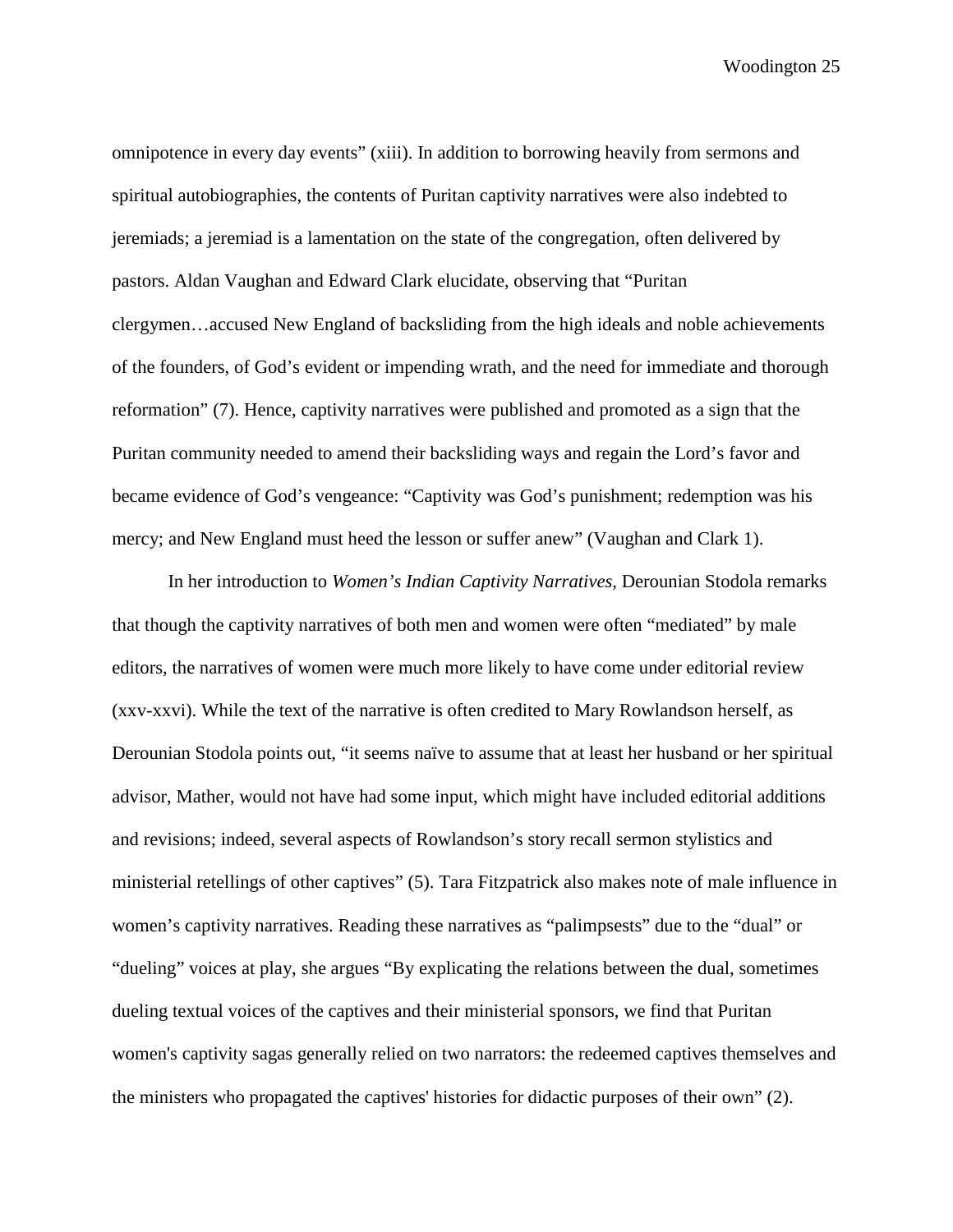Thus, the heavy reliance on scripture and Rowlandson's desire to read her captivity typologically points to, at the very least, some ministerial influence.

Perhaps the narrative's "normative" Puritan ending, where Rowlandson once again praises God and she returns to depicting the Indians as the "savage beasts" of the forest, is also due to the meddling of a minister or the work of a spiritual editor. There is no way to know conclusively which parts of Rowlandson's text were altered, or if they were altered at all, but an outside editor could make sense of some of the narrative inconsistencies. From the pronoun slippages to the emotional conflicts in Rowlandson's biblical justifications for her Indian-like behavior, these incongruities could be the result of manipulations by an editor intent on recuperating the text as a spiritual lesson for others. Another aim of the text could have been to highlight notions of English-Puritan superiority and to downplay the way one could become acclimated to Indian culture.

In comparing the captivity narratives of French Priests and Spanish explorers with those of New England, Teresa A. Toulouse also notes that the female captives of New England often "manifested culturally valorized qualities of religious acceptance, humility, and obedience until she was 'redeemed' eventually" (1). She argues that these narratives "were eagerly supported, disseminated, prefaced, and even written by American-born New English ministerial elites" (1). Toulouse ultimately suggests that Rowlandson's and other female captivity narratives were "appropriated" by male authors for political purposes; Rowlandson's text was used to "support a providential reading of the past Indian war" as well as becoming "indirect rhetorical salvo in a cultural battle" defining the beliefs concerning English sovereignty in the New World (22).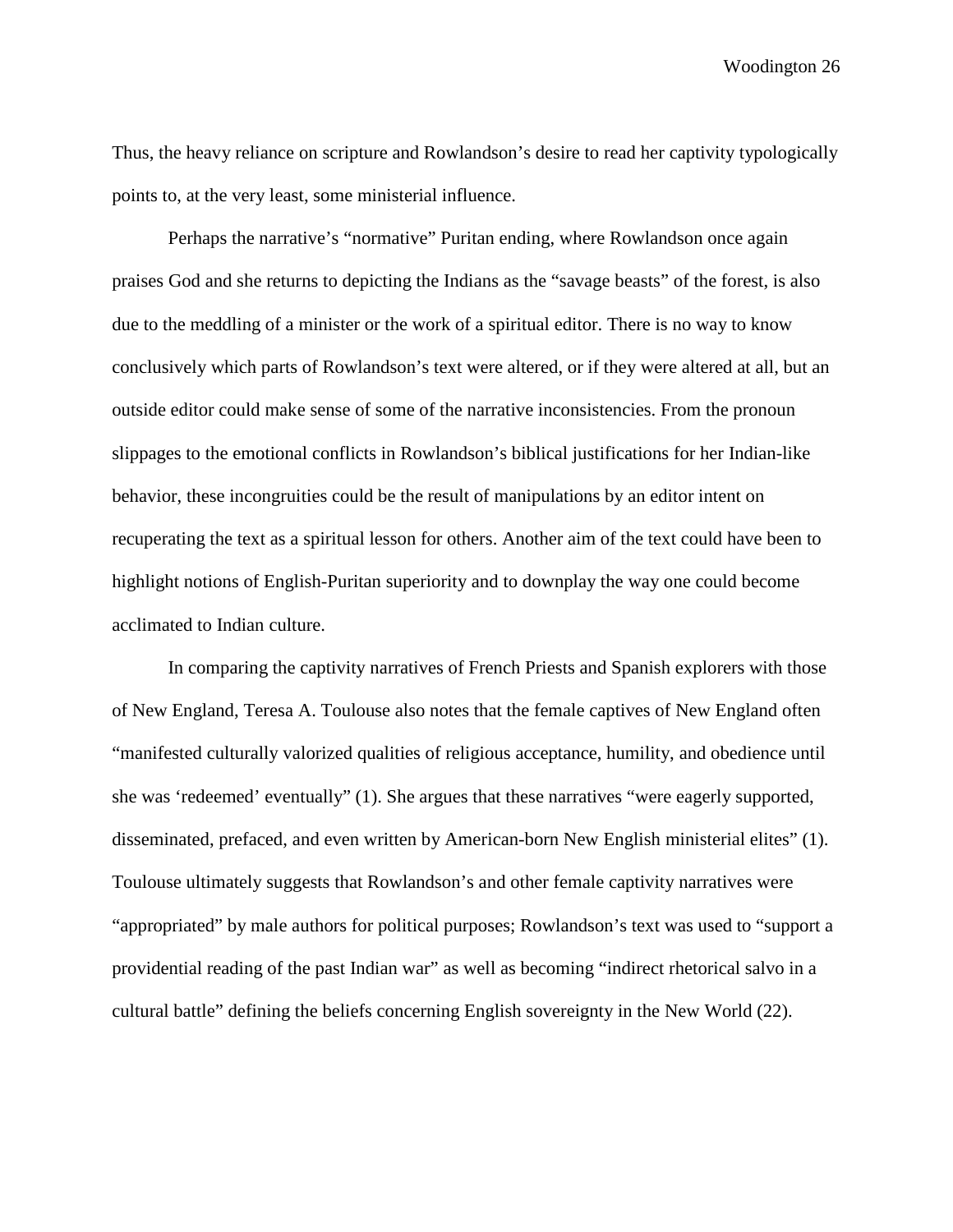The *Preface* to *A True History of the Captivity and Restoration of Mrs. Mary Rowlandson*, penned by the anonymous "Per Amicum," Latin for "Her Friend," goes to elaborate lengths to uphold that the author of the narrative is truly Mary Rowlandson herself:

> *This Narrative was Penned by this Gentlewoman her self, to be to her a Memorandum of Gods dealing with her, that she might never forget, but remember the same, and the several circumstances thereof, all the daies of her life. A pious scope, which deserves both commendation and imitation. Some Friends having obtained a sight of it, could not but be so affected with the many passages of working providence discovered therein, as to judge it worthy of publick view…*[so that] *others benefit by it as well as her selfe.* (9)

"Per Amicum" is often credited as Increase Mather, a prominent Puritan minister in the New England community. In his explication of the captivity narrative that will follow, he highlights the true purpose of its publication: Rowlandson's actions, her ability to repent her sins and stay steadfast in her faith is truly worthy of "*both commendation and imitation"* (9). He frames the spiritual purpose of the narrative is to show "the wonderfully awful, wise, holy, powerful, and gracious providence of God" in redeeming Rowlandson (8). Per Amicum's benevolence at allowing a narrative by a woman to enter the public sphere belies the true purpose of the narrative: its utility for spiritual teaching is really a "benefit" to the entire Puritan community.

Be it "appropriation" or "mediation," "dual" voices or "dueling voices," male ministers had a helping hand in the writing, editing, and publication of women's captivity narratives. In explicating a sermon of Cotton Mather's, *Ornaments for the Daughters of Zion,* Lorrayne Carroll explains that for Mather, women "*embody* the virtues he exhorts his entire congregation to practice"; and thus, he "use[s] the model of a virtuous woman for [his] political, social, and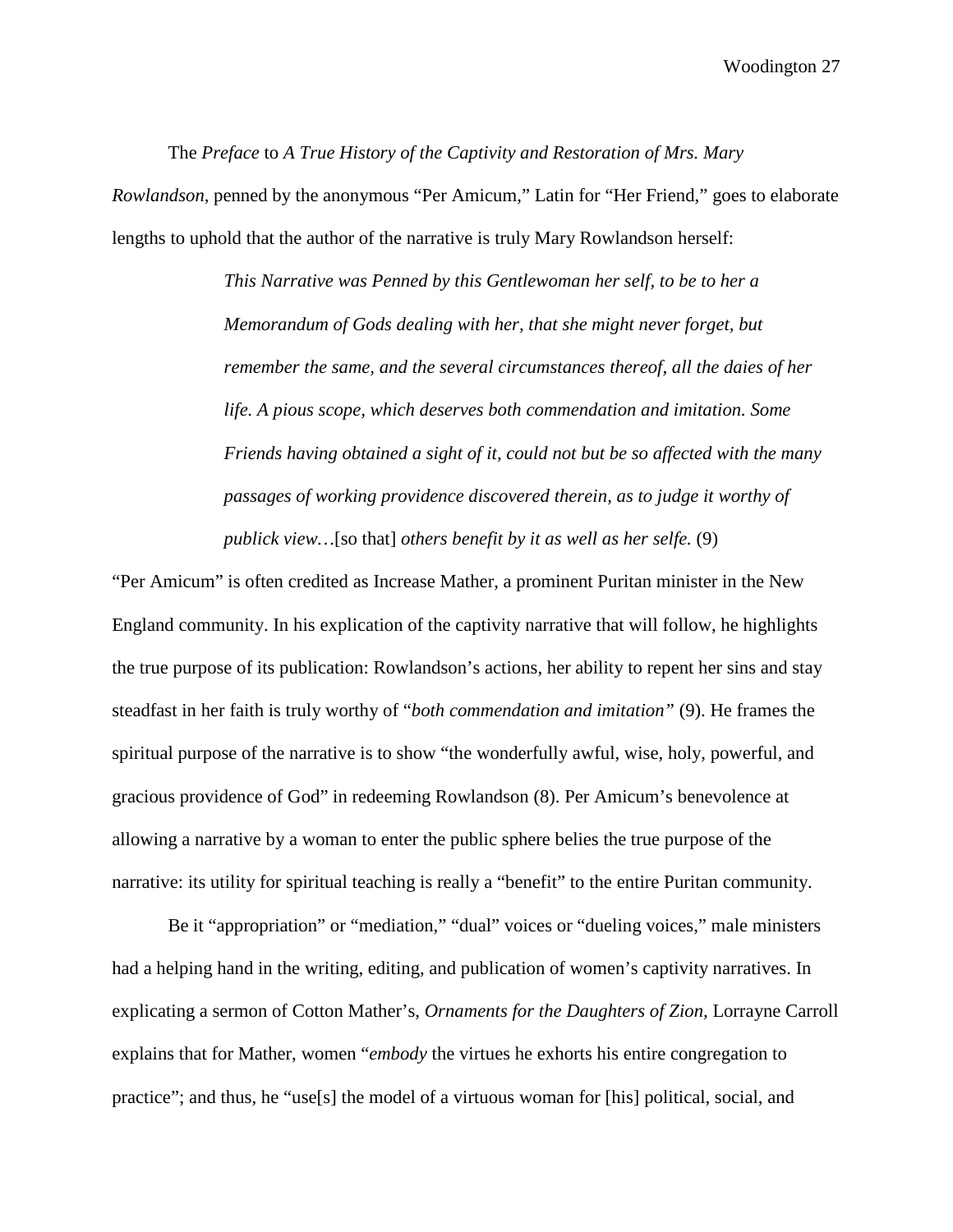religious interests" (17). She puts forth, that in "Writing as Ter Amicam, Increase Mather seizes on the instructional potential in the figure of the virtuous woman" (29). Rowlandson's narrative represented "the possibilities for Puritan practice in any place, at any time, and by anyone adhering to Puritan principles of self-examination and public confession" (29).

Thus, Rowlandson's narrative was published, promoted, and ultimately consumed as a sign that the Puritan community needed to amend their backsliding ways to regain the Lord's favor. Her narrative, crafted at least in part by Increase Mather, became evidence of God's vengeance and offered a path to redemption. While certainly not the first captivity narrative, Rowlandson's text was the first to detail a woman's captivity experience; her narrative also became the model on which other captivity narratives were based.

Just as Rowlandson's narrative details various forms of consumption—her fear of being cannibalized, the new and strange foods she must learn to prepare and eat, becoming a consumer and active participant within the Indian economy—her text was also consumed by the Puritan community. It was advanced by the clergy as an example of moral rectitude and used to impart spiritual lessons. Heralded as an example to aspire to, Rowlandson's captivity was evidence of a vengeful God, and her redemption was a hopeful reminder of God's providence. Copies of the text were consumed by readers in the American colonies and abroad in England. Perhaps its popularity owes to its religious instruction, but more realistically, the narrative fascinated its readers with dramatic portrayals of the New World and life among an Indian tribe.

Though Rowlandson only lived among the Algonquin for eleven weeks before being rescued, her ethnographical descriptions of the Indians' travails through the forest, the organization of their powwows, and the glimpses she provides into their way of life in the wilderness both fascinated and excited readers curious about the New World and life on the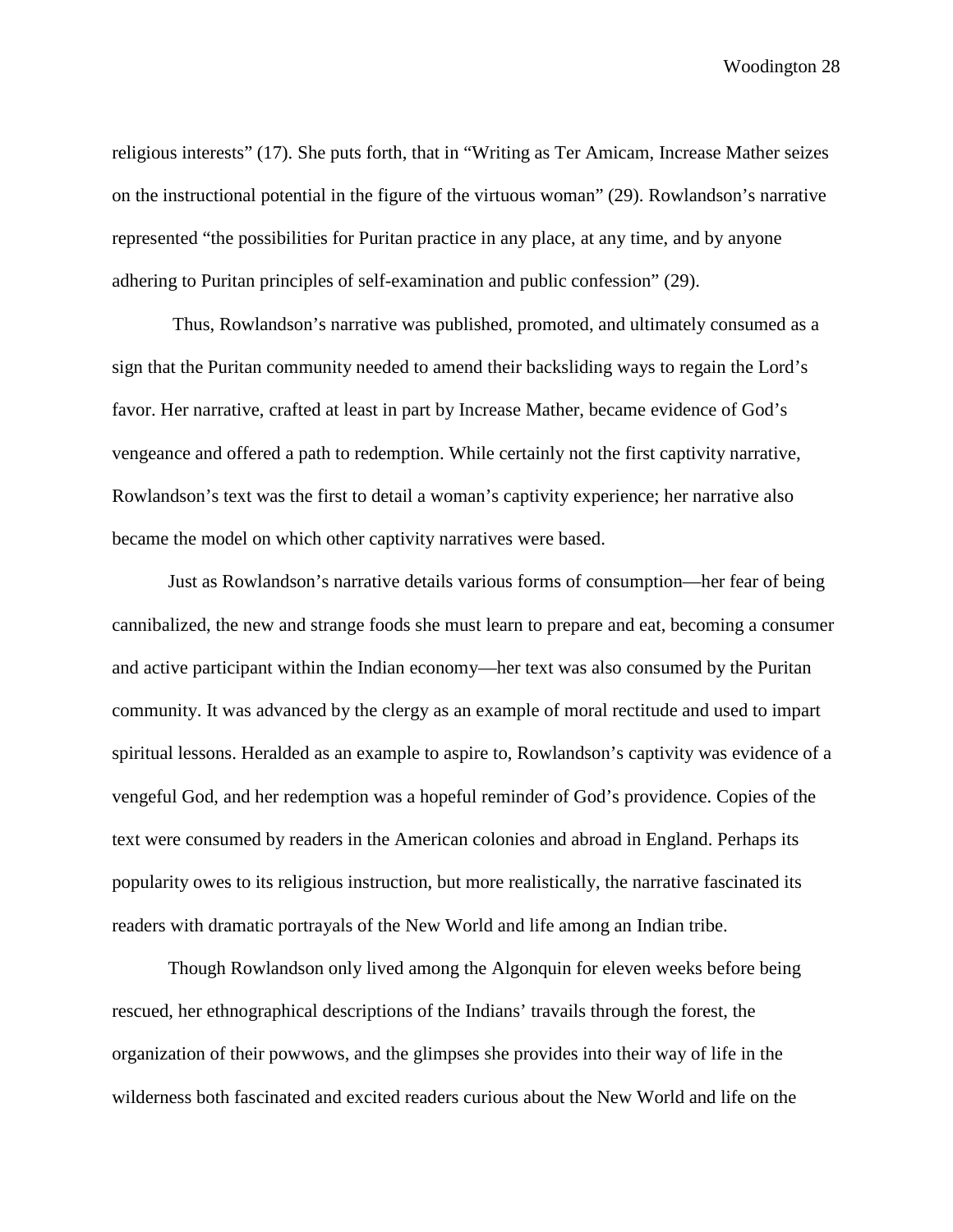frontier. Her depiction of a matrilineal society and her own ability to survive captivity and become an active agent negotiating and overseeing her ransom provides readers a rare example of a woman as an active agent over her fate in the seventeenth century. Her portrayals of the Indians and her relationships with them not only humanized the Indians but also allowed for a sense of psychological realism within the work.

Modern readers frequently turn to Rowlandson's *The Sovereignty and Goodness of God* as the archetype of early American captivity narratives in literature and history survey courses, its themes being widely applicable to understanding the concerns of early American society. The presence of religion continues to undercut our culture: the early concept of Puritan Exceptionism later evolved into American Exceptionism. While we may seem a more secular society than the Puritan colonies, just as Rowlandson attempts to reconcile her faith in God with the harrowing events she suffered through, the theme of religion and God's providence still haunts our modern sensibilities.

Consumption, ultimately, provides an interesting frame in which to read Mary Rowlandson's *The Sovereignty and Goodness of God.* Fearful of literal consumption at the text's opening, Rowlandson's anxieties concerning cannibalism really mask her fear of losing her own superior Puritan-English identity at the hands of the "savage" Indians. The anxieties of cultural exchange: fear of cultural loss and fear of cultural inferiority, aptly amplifies our own modern concerns with globalization and immigration.

Often, Rowlandson's text is explicated as an example of the anxieties existent within early American society and the developing cultural and economic exchanges on the frontier, the liminal space between two seemingly incompatible cultures. The economy carved out by colonialism oversaw the exchange of tobacco and weapons, English shillings for food and later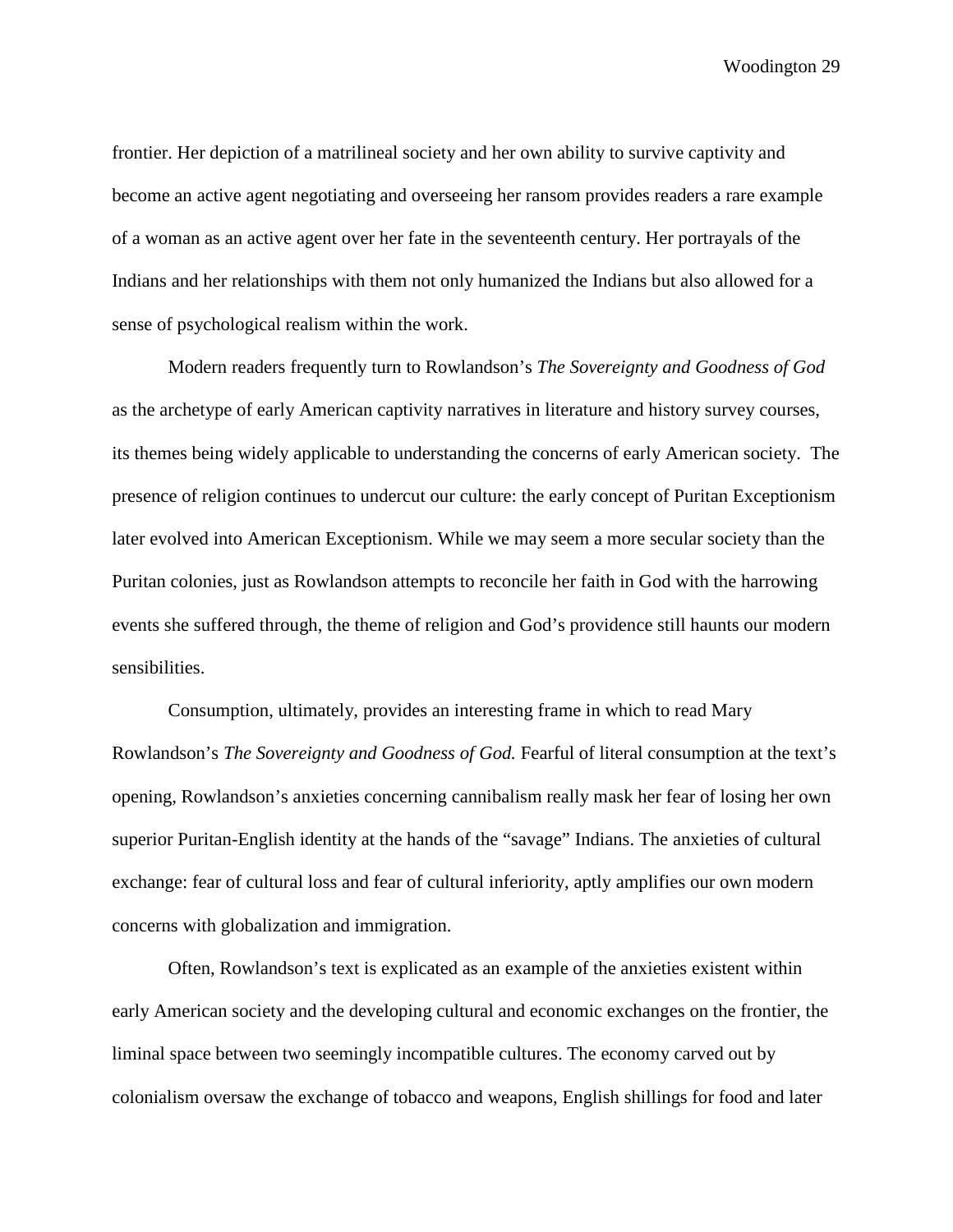scalps, and eventually the exchange of captives. Derounian Stodola goes as far as to argue that "the Indian captivity narrative functions as *the* archetype of American culture, or its foundation text, in which initial contact between Europeans and Native Americans inevitable evolved into conflict and finally conquest" (xi).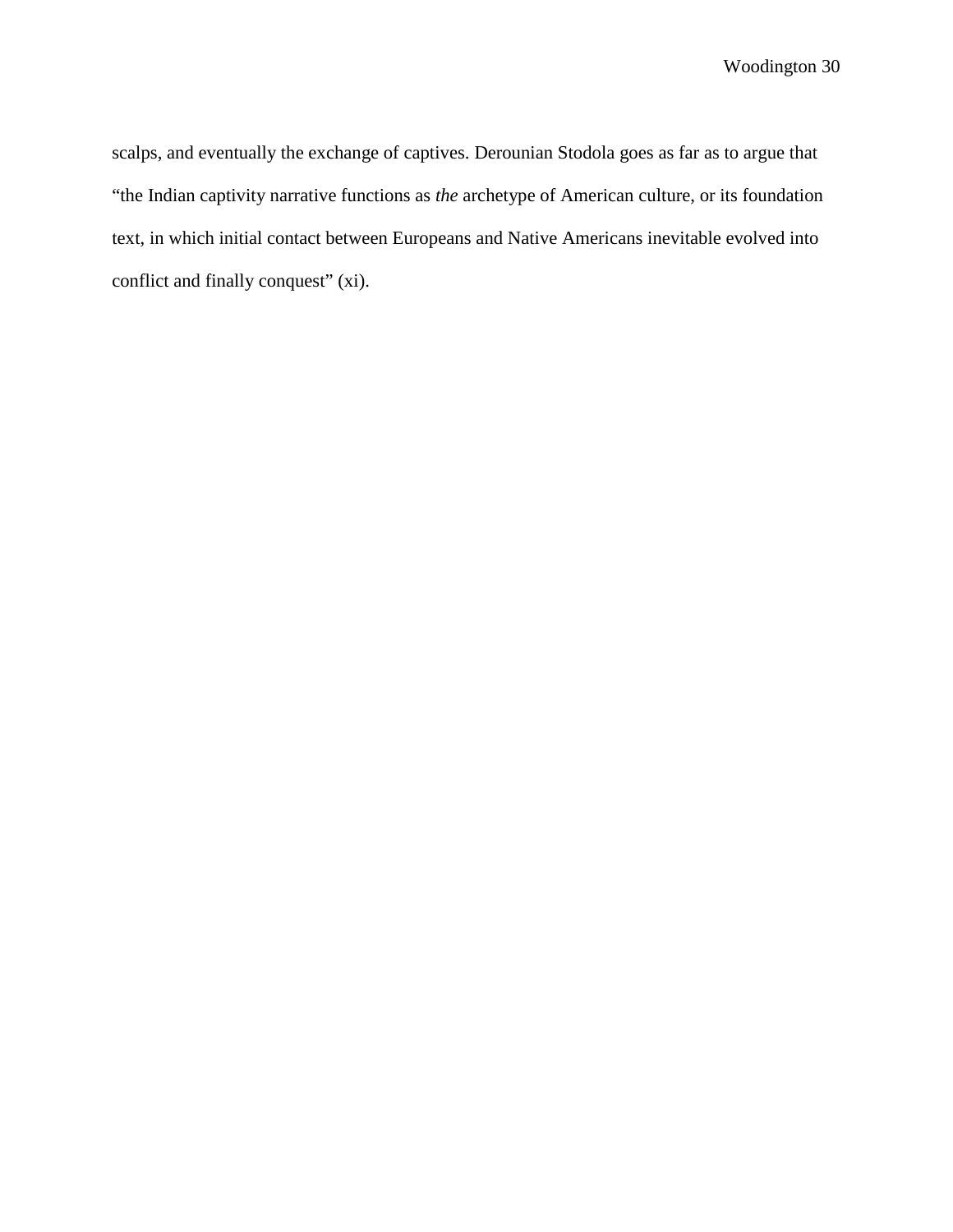#### Works Cited

- Armstrong, Nancy and Leonard Tennenhouse. "The American Origins of the English Novel." *American Literary History,* 4.3 (1992): 386-410. Web. 5 Oct. 2016.
- Berglund, Jeff. *Cannibal Fictions: American Explorations of Colonialism, Race, Gender and Sexuality*. Madison, Wisconsin: University of Wisconsin Press, 2006. Print.

Bhabha, Homi K. *The Location of Culture.* New York: Routedge, 1994. Print.

- Burnham, Michelle. *Captivity and Sentiment: Cultural Exchange in American Literature, 1682- 1861.* Hanover, New Hampshire: University Press of New England, 1997. Print.
- Castiglia, Christopher. *Bound and Determined: Captivity, Culture-Crossing, and White Womanhood from Mary Rowlandson to Patty Hearst.* Illinois: University of Chicago Press, 1996. Print.
- Carroll, Lorrayne Anne. "'Being Read with a Greedy Attention': Mather in Drag." *Rhetorical Drag: Gender Impersonation, Captivity, and the Writing of History.* Kent, Ohio: The Kent State University Press, 2007, pp. 17-54. Print.
- ---. "`Taken from Her Own Mouth': Women's Captivity Narratives and the Uses of Female Authorship." *Dissertation Abstracts International, Section A: The Humanities and Social Sciences* 58.1 (1997): 163. *MLA International Bibliography.* Web. 21 Oct. 2016.

"consume, v.1." *OED Online*. Oxford University Press, September 2016. Web. 23 October 2016.

Fitzpatrick, Tara. "The Figure of Captivity: The Cultural Work of the Puritan Captivity Narrative." *American Literary History*, vol. 3, no. 1, Spring, 1991, pp. 1-26. *JSTOR.*  Web. 23 Oct. 2016.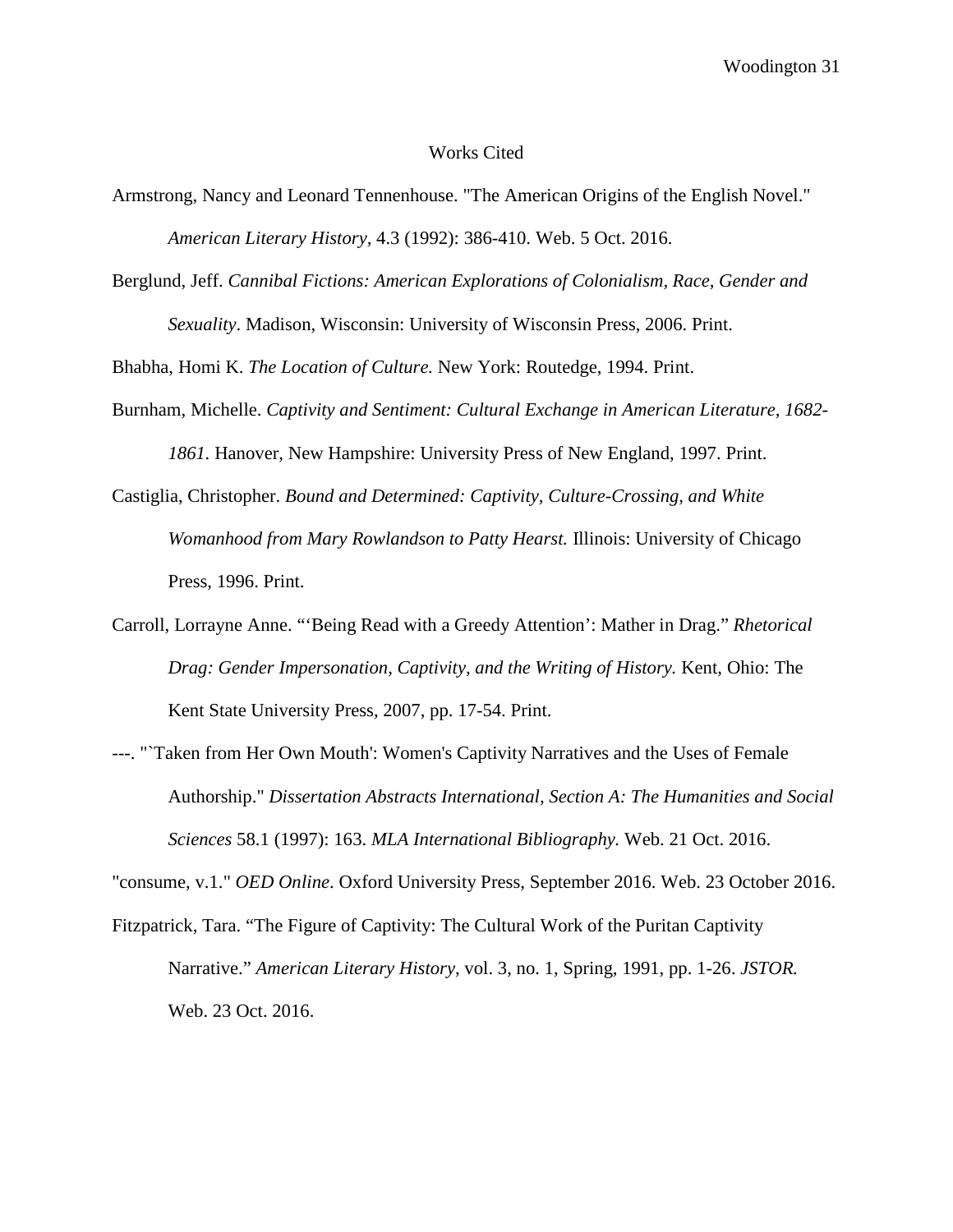- Herrmann, Rachel B. "'Their Filthy Trash': Taste, Eating, and Work in Mary Rowlandson's Captivity Narrative." *Labor: Studies in Working Class History of the Americas,* vol. 12, no. 1-2, March 2015, pp. 47-70. *Ebscohost.* Web. 23 Oct. 2016.
- Kilgour, Maggie. *From Communion to Cannibalism: An Anatomy of Metaphors of Incorporation*. Princeton, New Jersey: Princeton University Press, 1990. *eBook Academic Collection (EBSCOhost).* Web. 27 Sept. 2016.
- Klarer, Mario. "Cannibalism and Carnivalesque: Incorporation as Utopia in the Early Image of America." *New Literary History*, vol. 30 no. 2, 1999, pp. 389-410. *Project MUSE*. Web. 21 Sept. 2016.
- Lee, Heidi Oberholtzer. "'The Hungry Soul': Sacramental Appetite and the Transformation of Taste in Early American Travel Writing." *Early American Studies* (Spring 2005): pp. 65- 92. Web. 20 Aug. 2016.
- Rowlandson, Mary. "A True History of the Captivity and Restoration of Mrs. Mary Rowlandson (1682)." *Women's Captivity Narrative,* edited by Kathryn Zabelle Derounian-Stodola, New York: Penguin Books, 1998, pp 1-52. Print.
- Toulouse, Teresa A. "'My Own Credit': Strategies of (E)valuation in Mary Rowlandson's Captivity Narrative." *American Literature* 1992: pp. 655-676. *JSTOR Journals.* Web. 3 Aug. 2016.
- ---. *The Captive's Position: Female Narrative, Male Identity, and Royal Authority in Colonial New England.* Philadelphia, Pennsylvania: University of Pennsylvania Press, 2007. Print.
- Turner, Victor. "Liminality and Communitas: Forms and Attributes of Rites of Passage." *Dramas, Fields, and Metaphors: Symbolic Action in Human Society (Symbol, Myth, and Ritual Series).* New York: Cornell University Press, 1974, pp. 94-130. Print.